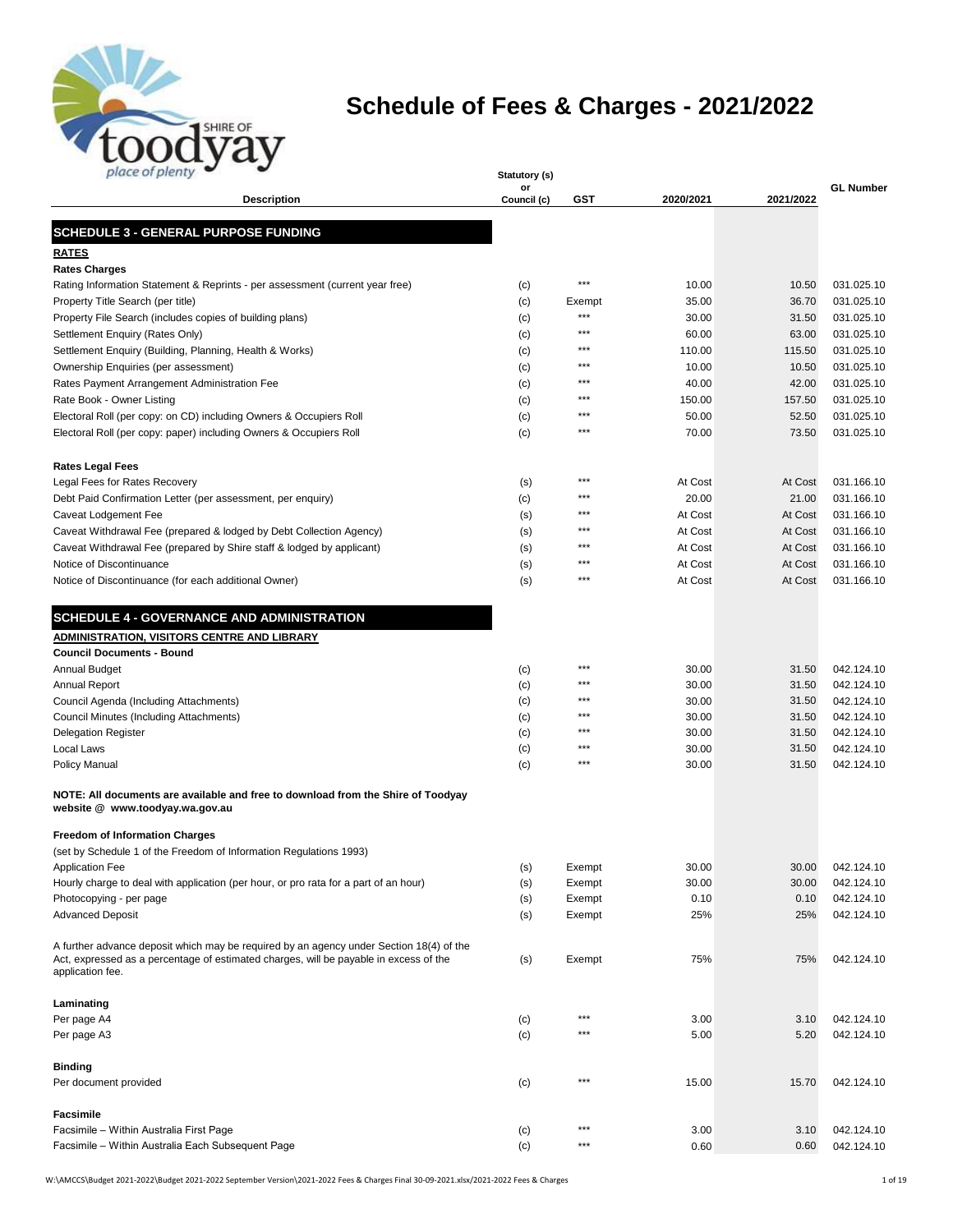

| place of plenty                                                                                              | Statutory (s)     |        |           |           |                  |
|--------------------------------------------------------------------------------------------------------------|-------------------|--------|-----------|-----------|------------------|
| <b>Description</b>                                                                                           | or<br>Council (c) | GST    | 2020/2021 | 2021/2022 | <b>GL Number</b> |
| Facsimile - Overseas First Page                                                                              | (c)               | $***$  | 6.00      | 6.30      | 042.124.10       |
| Facsimile - Overseas Each Subsequent Page                                                                    | (c)               | $***$  | 1.25      | 1.30      | 042.124.10       |
| Photocopying                                                                                                 |                   |        |           |           |                  |
| Photocopying (A4 single sided)                                                                               | (c)               | $***$  | 0.30      | 0.30      | 042.124.10       |
| Photocopying (A4 double sided)                                                                               | (c)               | $***$  | 0.50      | 0.50      | 042.124.10       |
| Photocopying (A3 single sided)                                                                               | (c)               | $***$  | 1.10      | 1.10      | 042.124.10       |
| Photocopying (A3 double sided)                                                                               | (c)               | ***    | 1.70      | 1.70      | 042.124.10       |
| Photocopying (A4 single sided) Colour                                                                        | (c)               | ***    | 1.10      | 1.10      | 042.124.10       |
| Photocopying (A4 double sided) Colour                                                                        | (c)               | ***    | 2.00      | 2.10      | 042.124.10       |
| Photocopying (A3 single sided) Colour                                                                        | (c)               | ***    | 3.30      | 3.40      | 042.124.10       |
| Photocopying (A3 double sided) Colour                                                                        | (c)               | $***$  | 4.20      | 4.40      | 042.124.10       |
| <b>Bank Fees</b>                                                                                             |                   |        |           |           |                  |
| Dishonoured Cheque Bank Fee                                                                                  | (s)               | Exempt | at cost   | at cost   | 042.124.10       |
| <b>Elections</b><br>Election Candidates - Nomination Deposit (per Local Government Election Regulations 1997 |                   |        |           |           |                  |
| 26(1)                                                                                                        | (s)               | Exempt | 80.00     | 80.00     | 042.124.10       |
| Other - Staff Time - Hourly Rate                                                                             |                   | ***    |           |           |                  |
| Level 1 - Administration Officer                                                                             | (c)               | $***$  | 50.00     | 52.50     | 042.124.10       |
| Level 2 - Qualified/Certified Officer eg: EHO, SBS, Planner, Mechanic                                        | (c)               | ***    | 120.00    | 126.00    | 042.124.10       |
| Level 3 - Management                                                                                         | (c)               |        | 150.00    | 157.50    | 042.124.10       |
| SCHEDULE 5 - LAW ORDER AND PUBLIC SAFETY                                                                     |                   |        |           |           |                  |
| <b>ANIMAL CONTROL</b>                                                                                        |                   |        |           |           |                  |
| <b>Dog Registrations</b>                                                                                     |                   |        |           |           |                  |
| <b>Registration - Unsterilised</b>                                                                           |                   |        |           |           |                  |
| - One Year                                                                                                   | (s)               | Exempt | 50.00     | 50.00     | 052.109.10       |
| - Three Years                                                                                                | (s)               | Exempt | 120.00    | 120.00    | 052.109.10       |
| - Lifetime                                                                                                   | (s)               | Exempt | 250.00    | 250.00    | 052.109.10       |
| <b>Registration - Sterilised</b>                                                                             |                   |        |           |           |                  |
| - One Year                                                                                                   | (s)               | Exempt | 20.00     | 20.00     | 052.109.10       |
| - Three Years                                                                                                | (s)               | Exempt | 42.50     | 42.50     | 052.109.10       |
| - Lifetime                                                                                                   | (s)               | Exempt | 100.00    | 100.00    | 052.109.10       |
| <b>Working Dogs - Unsterilised</b>                                                                           |                   |        |           |           |                  |
| - One Year                                                                                                   | (s)               | Exempt | 12.50     | 12.50     | 052.109.10       |
| - Three Years                                                                                                | (s)               | Exempt | 30.00     | 30.00     | 052.109.10       |
| - Lifetime                                                                                                   | (s)               | Exempt | 62.50     | 62.50     | 052.109.10       |
| <b>Working Dogs - Sterilised</b>                                                                             |                   |        |           |           |                  |
| - One Year                                                                                                   | (s)               | Exempt | 5.00      | 5.00      | 052.109.10       |
| - Three Years                                                                                                | (s)               | Exempt | 10.60     | 10.60     | 052.109.10       |
| - Lifetime                                                                                                   | (s)               | Exempt | 25.00     | 25.00     | 052.109.10       |
| Registration - Unsterilised - with Concession Card                                                           |                   |        |           |           |                  |
| - One Year                                                                                                   | (s)               | Exempt | 25.00     | 25.00     | 052.109.10       |
| - Three Years                                                                                                | (s)               | Exempt | 60.00     | 60.00     | 052.109.10       |
| - Lifetime                                                                                                   | (s)               | Exempt | 125.00    | 125.00    | 052.109.10       |
| Registration - Sterilised - with Concession Card                                                             |                   |        |           |           |                  |
| - One Year                                                                                                   | (s)               | Exempt | 10.00     | 10.00     | 052.109.10       |
| - Three Years                                                                                                | (s)               | Exempt | 21.25     | 21.25     | 052.109.10       |
| - Lifetime                                                                                                   | (s)               | Exempt | 50.00     | 50.00     | 052.109.10       |
|                                                                                                              |                   |        |           |           |                  |
| Registrations after the 31 May in any year, registration year - Sterilised                                   | (s)               | Exempt | 10.00     | 10.00     | 052.109.10       |
| Registrations after the 31 May in any year, registration year - Unsterilised                                 | (s)               | Exempt | 25.00     | 25.00     | 052.109.10       |
| Guide Dogs                                                                                                   | (s)               |        | Nil       | Nil       | 052.109.10       |

#### **Kennels**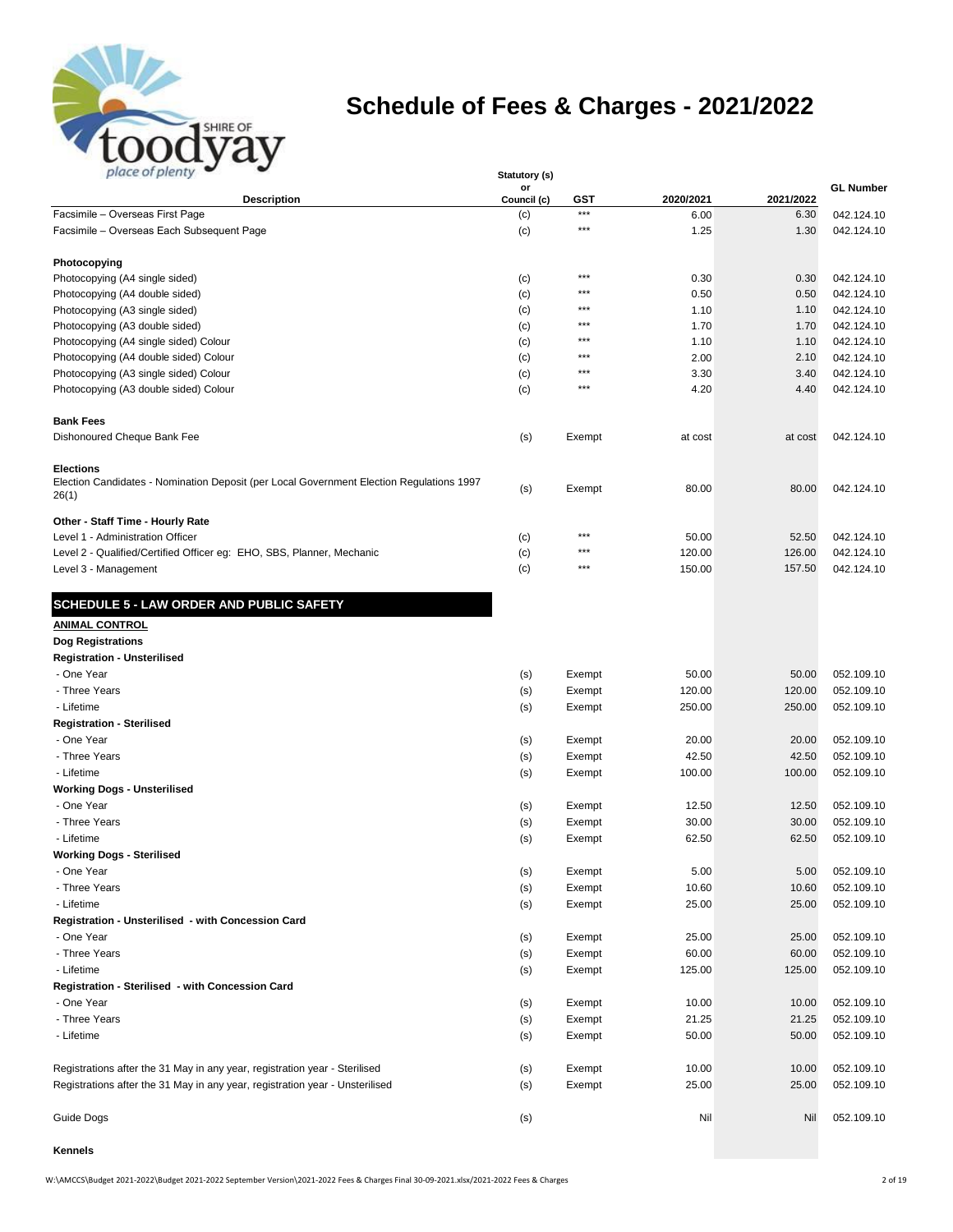

| place of plenty                                                                                   | Statutory (s)     |            |                      |                                    |                  |
|---------------------------------------------------------------------------------------------------|-------------------|------------|----------------------|------------------------------------|------------------|
| <b>Description</b>                                                                                | or<br>Council (c) | <b>GST</b> | 2020/2021            | 2021/2022                          | <b>GL Number</b> |
| Kennel Licence Fees                                                                               | (s)               | Exempt     | 200.00               | 200.00                             | 052.109.10       |
| Planning Approval Fee for application for Kennel Establishment                                    | (s)               | Exempt     | 147.00               | 147.00                             | 052.109.10       |
| Inspection - Issue or Renewal of a Kennel Licence annually                                        | (c)               | Exempt     | 147.00               | 154.30                             | 052.109.10       |
| Lodging a application for the transfer of a valid Kennel Licence                                  | (c)               | Exempt     | 60.00                | 63.00                              | 052.109.10       |
| Foxhounds Bona Fide kept together in kennelled pack not less than ten (per pack)                  | (s)               | Exempt     | 40.00                | 40.00                              | 052.109.10       |
| Other                                                                                             |                   |            |                      |                                    |                  |
| <b>Inspection Of Register</b>                                                                     | (c)               | $***$      | 5.00                 | 5.20                               | 052.109.10       |
| Certified Copy Of An Entry In Register - per request                                              | (c)               | $***$      | 5.00                 | 5.20                               | 052.109.10       |
| Replacement Tag Fee                                                                               | (c)               | ***        | 5.00                 | 5.20                               | 052.109.10       |
| <b>Cat Registrations</b>                                                                          |                   |            |                      |                                    |                  |
| <b>Registration - Sterilised - Cat</b>                                                            |                   |            |                      |                                    |                  |
| - One Year                                                                                        | (s)               | Exempt     | 20.00                | 20.00                              | 052.109.10       |
| - Three Years                                                                                     | (s)               | Exempt     | 42.50                | 42.50                              | 052.109.10       |
| - Lifetime                                                                                        | (s)               | Exempt     | 100.00               | 100.00                             | 052.109.10       |
| Registration - Sterilised Cat - with Concession Card                                              |                   |            |                      |                                    |                  |
| - One Year                                                                                        | (s)               | Exempt     | 10.00                | 10.00                              | 052.109.10       |
| - Three Years                                                                                     | (s)               | Exempt     | 21.25                | 21.25                              | 052.109.10       |
| - Lifetime                                                                                        | (s)               | Exempt     | 50.00                | 50.00                              | 052.109.10       |
| Registrations after the 31 May in any year, registration year                                     | (s)               | Exempt     | 10.00                | 10.00                              | 052.109.10       |
| Application For A Cattery Permit / Approved Breeder                                               |                   |            |                      |                                    |                  |
| Planning Approval Fee for application to use premises as a "Cattery"                              | (s)               | Exempt     | 147.00               | 147.00                             | 052.178.10       |
| Application for a Cattery Permit/Approved Breeder (application to breed cats) per breeding<br>cat | (c)               | Exempt     | 100.00               | 105.00                             | 052.178.10       |
| Application for a permit to use a premise as a 'cattery'                                          | (c)               | Exempt     | 100.00               | 105.00                             | 052.178.10       |
| Renewal Of approved cattery permit – per renewal                                                  | (c)               | Exempt     | 100.00               | 105.00                             | 052.178.10       |
| Impound & Other Fees - Cats & Dogs                                                                |                   |            |                      |                                    |                  |
| Impound Fee                                                                                       | (c)               | $***$      | 100.00               | 105.00                             | 052.106.10       |
| Care & Sustenance (per day)                                                                       | (c)               | $***$      | 25.00                | 26.20                              | 052.106.10       |
| Surrender (including Care and Sustenance for 72 hours)                                            | (c)               | $***$      | 75.00                | 78.70                              | 052.106.10       |
| Release of Dog or Cat outside Facility Opening hours                                              | (c)               | ***        | 100.00               | 105.00                             | 052.106.10       |
| Dog Yard Inspection - (3 to 6 dog application)                                                    | (s)               | $***$      | 60.00                | 100.00                             | 052.106.10       |
| Dog Yard Inspection (Restricted Breeds, Dangerous Dogs and Declared Dangerous Dogs)               | (s)               | $***$      | 100.00               | 150.00                             | 052.106.10       |
| First Aid Treatment of Dog or Cat                                                                 | (c)               | $***$      | <b>Cost Recoverv</b> | <b>Cost Recovery plus</b><br>\$100 | 052.106.10       |
| Bond for Animal Trap                                                                              | (c)               | Exempt     | 70.00                | 100.00                             | 052.178.10       |
| Impound & Other Fees - Dog & Cats (Other Shires)                                                  |                   |            |                      |                                    |                  |
| Impound Fee                                                                                       | (c)               | $***$      | 125.00               | 131.20                             | 052.106.10       |
| Care & Sustenance (per day)                                                                       | (c)               | ***        | 25.00                | 26.20                              | 052.106.10       |
| Surrender (including Care and Sustenance for 72 hours)                                            | (c)               | ***        | 85.00                | 89.20                              | 052.106.10       |
| Release of Dog or Cat outside Facility Opening hours                                              | (c)               | ***        | 100.00               | 105.00                             | 052.106.10       |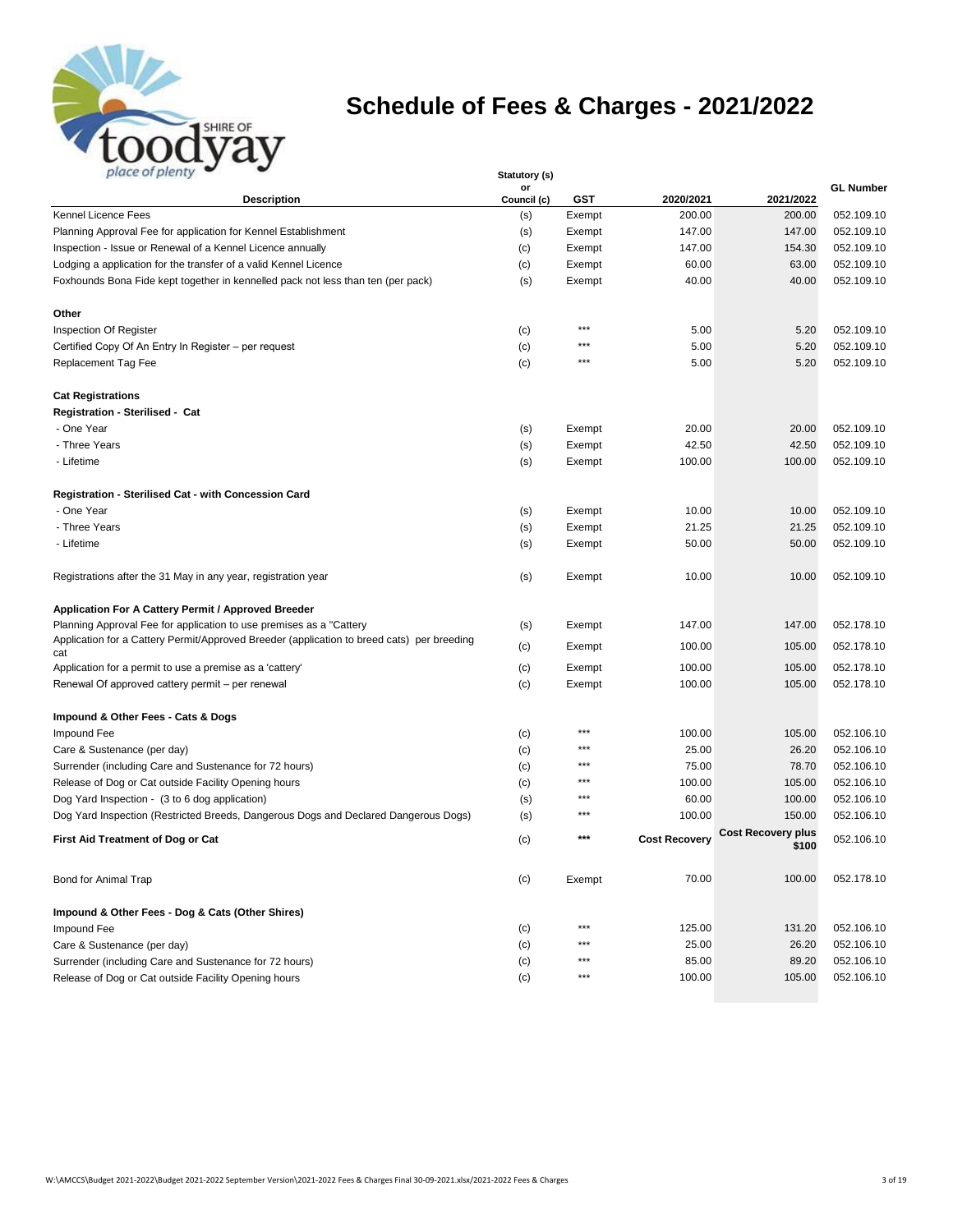

| place of plenty                                                                                                                                                                        | Statutory (s)     |        |           |           |                  |
|----------------------------------------------------------------------------------------------------------------------------------------------------------------------------------------|-------------------|--------|-----------|-----------|------------------|
| <b>Description</b>                                                                                                                                                                     | or<br>Council (c) | GST    | 2020/2021 | 2021/2022 | <b>GL Number</b> |
| Impounding - Ranger fees                                                                                                                                                               |                   |        |           |           |                  |
| Impounding of rams, wethers, ewes, lambs, goats (After 6.00 am but before 6.00 pm)                                                                                                     |                   |        |           |           |                  |
| Per head                                                                                                                                                                               | (c)               | Exempt | 35.00     | 0.00      |                  |
| 1 - 5 animals                                                                                                                                                                          | (c)               | Exempt | 0.00      | 125.00    | 052.106.10       |
| $6 - 10$ animals                                                                                                                                                                       | (c)               | Exempt | 0.00      | 150.00    | 052.106.10       |
| over 10 animals                                                                                                                                                                        | (c)               | Exempt | 0.00      | 200.00    | 052.106.10       |
| Impounding of rams, wethers, ewes, lambs, goats (After 6.00 pm but before 6.00 am)                                                                                                     |                   |        |           |           |                  |
| Per head                                                                                                                                                                               | (c)               | Exempt | 75.00     | 0.00      |                  |
|                                                                                                                                                                                        | (c)               | Exempt | 0.00      | 225.00    | 052.106.10       |
| 1 - 5 animals                                                                                                                                                                          |                   |        |           |           | 052.106.10       |
| $6 - 10$ animals                                                                                                                                                                       | (c)               | Exempt | 0.00      | 250.00    |                  |
| over 10 animals                                                                                                                                                                        | (c)               | Exempt | 0.00      | 325.00    | 052.106.10       |
| Impounding of horses, mules, asses, camels, bulls, boars, mares, geldings, colts,<br>fillies, foals, oxen, cows, steers, heifers, calves or pigs (After 6.00 am but before 6.00<br>pm) |                   |        |           |           |                  |
| Per head                                                                                                                                                                               | (c)               | Exempt | 35.00     | 0.00      |                  |
| First Animal - Initial charge same irrespective of impoundings                                                                                                                         | (c)               | Exempt | 0.00      | 150.00    | 052.106.10       |
| 2-5 Animals                                                                                                                                                                            | (c)               | Exempt | 0.00      | 250.00    | 052.106.10       |
| 6-10 Animals                                                                                                                                                                           | (c)               | Exempt | 0.00      | 325.00    | 052.106.10       |
| Over 10 Animals                                                                                                                                                                        | (c)               | Exempt | 0.00      | 375.00    | 052.106.10       |
| Impounding of horses, mules, asses, camels, bulls, boars, mares, geldings, colts,<br>fillies, foals, oxen, cows, steers, heifers, calves or pigs (After 6.00 pm but before 6.00<br>am) |                   |        |           |           |                  |
| Per head                                                                                                                                                                               | (c)               | Exempt | 75.00     | 0.00      |                  |
| First Animal - Initial charge same irrespective of impoundings                                                                                                                         | (c)               | Exempt | 0.00      | 200.00    | 052.106.10       |
| 2-5 Animals                                                                                                                                                                            | (c)               | Exempt | 0.00      | 350.00    | 052.106.10       |
| 6-10 Animals                                                                                                                                                                           |                   | Exempt | 0.00      | 450.00    | 052.106.10       |
| Over 10 Animals                                                                                                                                                                        | (c)<br>(c)        | Exempt | 0.00      | 525.00    | 052.106.10       |
| Charges for Sustenance of Stock Impounded - First 24 hours or part thereof, per head                                                                                                   |                   |        |           |           |                  |
|                                                                                                                                                                                        |                   |        |           |           |                  |
| Entire horses, mules, asses, camels, bulls, mares, geldings, colts,                                                                                                                    |                   |        |           |           |                  |
| fillies, foals, oxen, cows, steers, heifers or calves                                                                                                                                  | (c)               | Exempt | 10.00     | 15.00     | 052.106.10       |
| Pigs of any description                                                                                                                                                                | (c)               | Exempt | 10.00     | 15.00     | 052.106.10       |
| Rams, wethers, ewes, lambs or goats                                                                                                                                                    | (c)               | Exempt | 10.00     | 15.00     | 052.106.10       |
| Charges for Sustenance of Stock Impounded - Subsequently each 24 hours or part<br>thereof, per head                                                                                    |                   |        |           |           |                  |
| Entire horses, mules, asses, camels, bulls, mares, geldings, colts,                                                                                                                    |                   |        |           |           |                  |
| fillies, foals, oxen, cows, steers, heifers or calves                                                                                                                                  | (c)               | Exempt | 10.00     | 15.00     | 052.106.10       |
| Pigs of any description                                                                                                                                                                | (c)               | Exempt | 10.00     | 15.00     | 052.106.10       |
| Rams, wethers, ewes, lambs or goats                                                                                                                                                    | (c)               | Exempt | 10.00     | 15.00     | 052.106.10       |
| Poundage Fees for Stock - first 24hrs or part thereof, per head                                                                                                                        |                   |        |           |           |                  |
| Entire horses, mules, asses, camels, bulls or boars - above age of 2 years                                                                                                             | (c)               | Exempt | 20.00     | 21.00     | 052.106.10       |
| Entire horses, mules, asses, camels, bulls or boars                                                                                                                                    | (c)               | Exempt | 20.00     | 21.00     | 052.106.10       |
| Mares, geldings, colts, fillies, foals, oxen, cows, steers, heifers, calves, rams or pigs                                                                                              | (c)               | Exempt | 10.00     | 10.50     | 052.106.10       |
| Wethers, ewes, lambs or goats                                                                                                                                                          | (c)               | Exempt | 10.00     | 10.50     | 052.106.10       |
| Poundage Fees for Stock – Subsequently each 24 hours or part thereof, per head                                                                                                         |                   |        |           |           |                  |
| Entire horses, mules, asses, camels, bulls or boars - above age of 2 years                                                                                                             |                   |        | 20.00     | 21.00     | 052.106.10       |
|                                                                                                                                                                                        | (c)               | Exempt |           |           | 052.106.10       |
| Entire horses, mules, asses, camels, bulls or boars                                                                                                                                    | (c)               | Exempt | 20.00     | 21.00     |                  |
| Mares, geldings, colts, fillies, foals, oxen, cows, steers, heifers, calves, rams or pigs                                                                                              | (c)               | Exempt | 10.00     | 10.50     | 052.106.10       |
| Wethers, ewes, lambs or goats                                                                                                                                                          | (c)               | Exempt | 10.00     | 10.50     | 052.106.10       |

There are no fees payable for a suckling animal under the age of six months running with its mother.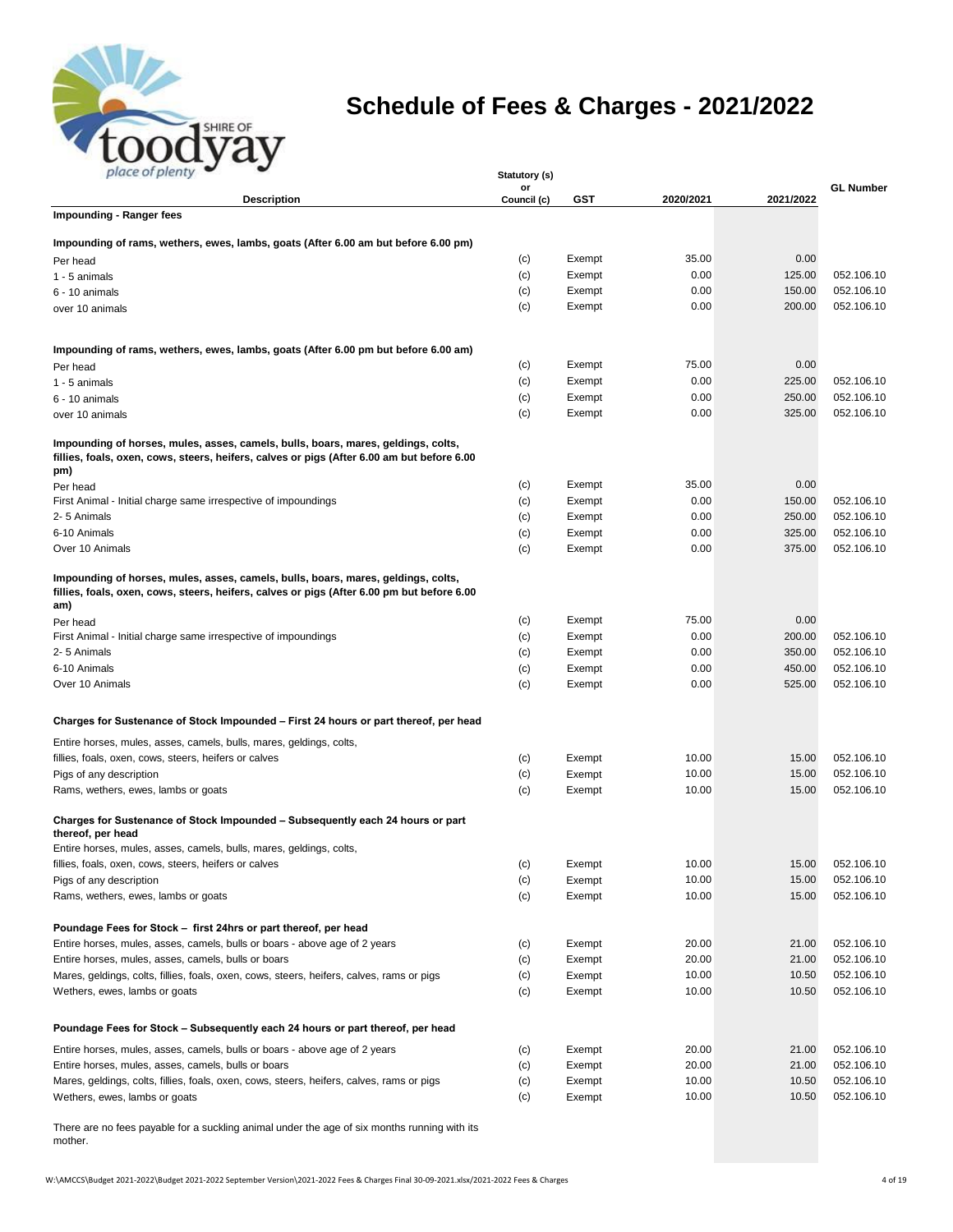

| place of plenty                                                                                                                                | Statutory (s)<br>or |            |           |           | <b>GL Number</b> |
|------------------------------------------------------------------------------------------------------------------------------------------------|---------------------|------------|-----------|-----------|------------------|
| <b>Description</b>                                                                                                                             | Council (c)         | <b>GST</b> | 2020/2021 | 2021/2022 |                  |
| Rates for Damage by Livestock and Cattle Trespassing enclosed or unenclosed land                                                               |                     |            |           |           |                  |
| Per head                                                                                                                                       | (c)                 | Exempt     | 25.00     | 50.00     | 052.163.10       |
| <b>Transportation Fees for Stock Impounded</b>                                                                                                 |                     |            |           |           |                  |
| For each vehicle load or part thereof for transportation over to 3km (per every 1.5km)                                                         | (c)                 | Exempt     | 2.00      | 2.10      | 052.106.10       |
| Staff Time for Transportation of Stock Impounded (per hour)                                                                                    | (c)                 | $***$      | 100.00    | 105.00    | 052.106.10       |
| <b>ANIMAL CONTROL - OTHER</b>                                                                                                                  |                     |            |           |           |                  |
| <b>Vehicle Impound Fees</b>                                                                                                                    |                     |            |           |           |                  |
| Removal of abandoned vehicle                                                                                                                   | (c)                 | ***        | At Cost   | At Cost   | 053.178.10       |
| Storage of Abandoned Vehicle per week or part thereof                                                                                          | (c)                 | ***        | 15.00     | 15.70     | 053.178.10       |
| Release of Vehicle                                                                                                                             | (c)                 | ***        | 50.00     | 52.50     | 053.178.10       |
| Release of Impounded Signage                                                                                                                   | (c)                 | $***$      | 20.00     | 21.00     | 053.178.10       |
| <b>Fines and Penalties</b>                                                                                                                     |                     |            |           |           |                  |
| Authorised Officer's may issue fines and penalties, per Shire of Toodyay Local Laws<br>and prescribed fines/penalties in relevant legislation. |                     |            |           |           |                  |
| <b>SCHEDULE 7 - HEALTH</b>                                                                                                                     |                     |            |           |           |                  |
| <b>PUBLIC HEALTH</b>                                                                                                                           |                     |            |           |           |                  |
| Food Act 2008                                                                                                                                  |                     |            |           |           |                  |
| This fee is based on Clause 5.2 of the Shire of Toodyay Thoroughfares and Trading in<br>Thoroughfare Local Law.                                |                     |            |           |           |                  |
| <b>Notification Fee</b>                                                                                                                        | (c)                 | Exempt     | 50.00     | 52.50     | 074.118.10       |
| <b>Transfer Fee</b>                                                                                                                            | (c)                 | Exempt     | 50.00     | 52.50     | 074.118.10       |
| Annual Risk Assessment/Inspection Fee - Primary Classification                                                                                 |                     |            |           |           |                  |
| <b>High Risk</b>                                                                                                                               | (c)                 | Exempt     | 260.00    | 273.00    | 074.118.10       |
| <b>Medium Risk</b>                                                                                                                             | (c)                 | Exempt     | 186.00    | 195.30    | 074.118.10       |
| Low Risk                                                                                                                                       | (c)                 | Exempt     | 100.00    | 105.00    | 074.118.10       |
| Very Low Risk                                                                                                                                  | (c)                 | Exempt     | 50.00     | 52.50     | 074.118.10       |
| Additional Classification - For premises with multiple food business categories                                                                |                     |            |           |           |                  |
| High and Medium Risk                                                                                                                           | (c)                 | Exempt     | 100.00    | 105.00    | 074.118.10       |
| Low Risk                                                                                                                                       | (c)                 | Exempt     | 50.00     | 52.50     | 074.118.10       |
| Very Low Risk                                                                                                                                  | (c)                 | Exempt     | Nil       | Nil       | 074.118.10       |
| Application Fee for Construction and Establishment of food premises - includes a one<br>off notification fee                                   |                     |            |           |           |                  |
| High & Medium Risk                                                                                                                             | (c)                 | Exempt     | 433.00    | 454.60    | 074.118.10       |
| Low Risk                                                                                                                                       | (c)                 | Exempt     | 232.00    | 243.60    | 074.118.10       |
| Very Low Risk                                                                                                                                  | (c)                 | Exempt     | 50.00     | 52.50     | 074.118.10       |
| Application Fee for Amended or Refurbished food premises                                                                                       |                     |            |           |           |                  |
| Minor                                                                                                                                          | (c)                 | Exempt     | 152.00    | 159.60    | 074.118.10       |
| Major                                                                                                                                          | (c)                 | Exempt     | 295.00    | 309.70    | 074.118.10       |
| Freezer Breakdown - Food Condemnation                                                                                                          |                     |            |           |           |                  |
| Hourly Rate                                                                                                                                    | (c)                 | Exempt     | 100.00    | 105.00    | 074.118.10       |
| Minimum Charge                                                                                                                                 | (c)                 | Exempt     | 152.00    | 159.60    | 074.118.10       |

**Fees for Food Act 2008 requirements will be waived for local not for profit groups**

#### **TRADING PERMITS AND STALLHOLDERS FEES**

These fees are based on the Shire of Toodyay Thoroughfares and Trading in Thoroughfares and Public Places Local Law.

#### **Obstruction (Clause 4.6(2))**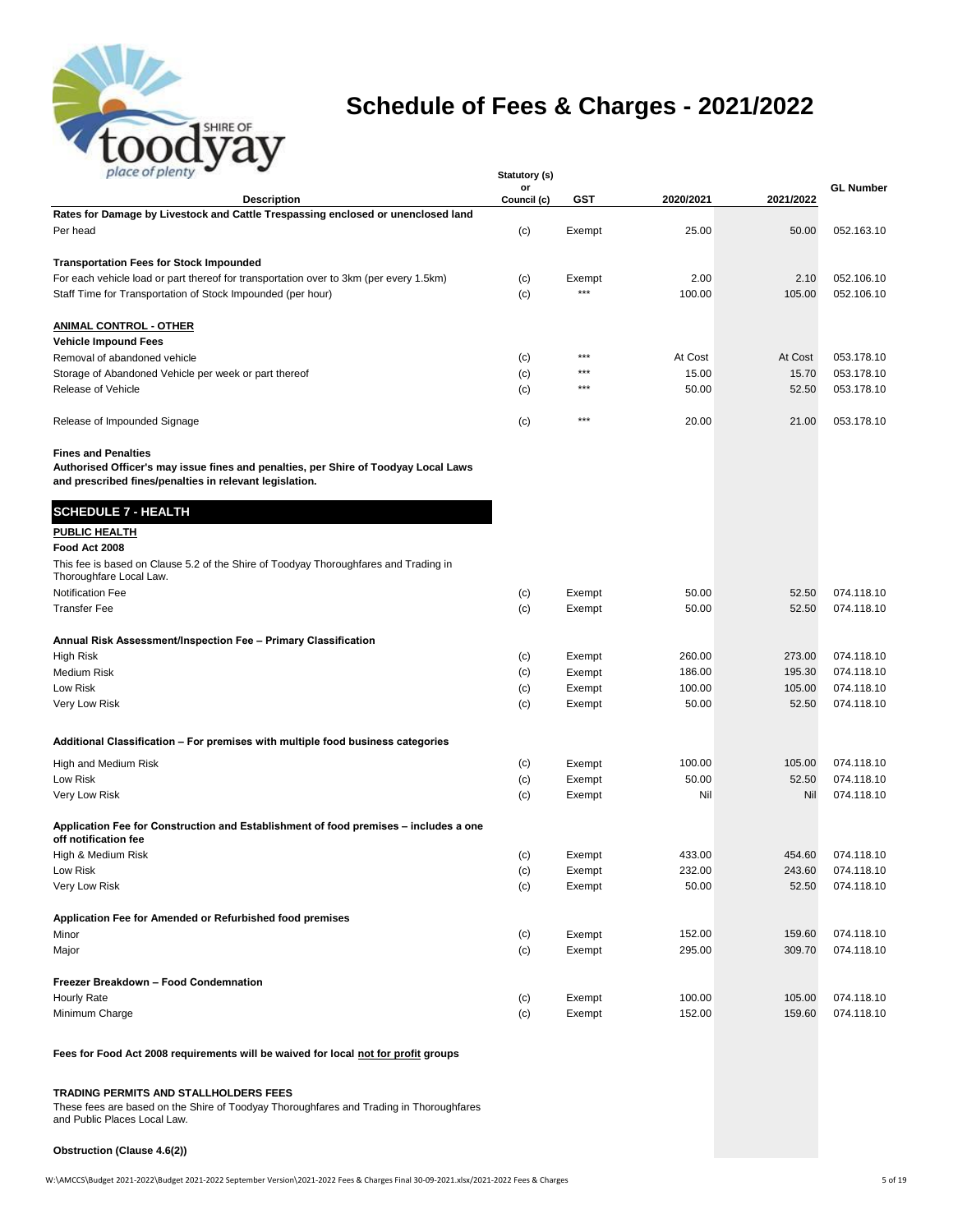

| place of plenty                                                                         | Statutory (s)     |        |           |           |                  |
|-----------------------------------------------------------------------------------------|-------------------|--------|-----------|-----------|------------------|
| <b>Description</b>                                                                      | or<br>Council (c) | GST    | 2020/2021 | 2021/2022 | <b>GL Number</b> |
| Failure to remove shopping trolley upon being advised of location                       | (c)               | $***$  | 100.00    | 105.00    | 053.163.10       |
|                                                                                         |                   |        |           |           |                  |
| Stallholders (Clauses 6.2 & 7.1)                                                        |                   |        |           |           |                  |
| Daily Stallholders Fee                                                                  | (c)               | $***$  | 40.00     | 42.00     | 074.118.10       |
| Retrospective Approval Fee                                                              | (c)               | ***    | 55.00     | 57.70     | 074.118.10       |
| <b>Six Month Stallholders Fee</b>                                                       | (c)               | ***    | 500.00    | 525.00    | 074.118.10       |
| <b>Annual Stallholders Fee</b>                                                          | (c)               | $***$  | 1,000.00  | 1,050.00  | 074.118.10       |
| Stallholders Fee - per event (excluding Food Stalls)                                    | (c)               | ***    | 150.00    | 157.50    | 074.118.10       |
| Farmers Market Stalls (per stall, per event)                                            | (c)               | ***    | 20.00     | 21.00     | 074.118.10       |
| Traders (Clauses 6.3 & 7.1)                                                             |                   |        |           |           |                  |
| Daily Traders Permit                                                                    | (c)               | ***    | 40.00     | 42.00     | 074.118.10       |
| <b>Six Month Traders Permit</b>                                                         | (c)               | ***    | 500.00    | 525.00    | 074.118.10       |
| <b>Annual Traders Permit</b>                                                            | (c)               | ***    | 1,000.00  | 1,050.00  | 074.118.10       |
| Performers Permit Application Fee                                                       | (c)               | ***    | 0.00      | 0.00      | 074.118.10       |
| <b>Facility Permit Application Fee</b>                                                  | (c)               | $***$  | 40.00     | 42.00     | 074.118.10       |
|                                                                                         |                   |        |           |           |                  |
| Outdoor Eating Facilities (Clause 6.16) - Alfresco Dining (on Shire vested land)        |                   |        |           |           |                  |
| Outdoor Eating Facility - Application Fee                                               | (c)               | ***    | 25.00     | 26.20     | 074.118.10       |
| Annual fee - per table with 4 chairs                                                    | (c)               | ***    | 50.00     | 52.50     | 074.118.10       |
| Annual fee - each additional chair                                                      | (c)               | ***    | 10.00     | 10.50     | 074.118.10       |
| Toodyay International Food Festival - Stallholders Fees                                 |                   |        |           |           |                  |
| Stallholder - Not for Profit Community Group                                            | (c)               | ***    | 100.00    | 105.00    | 074.118.10       |
| Stallholder - Resident/Business in Toodyay                                              | (c)               | ***    | 150.00    | 157.50    | 074.118.10       |
| Stallholder - with Truck/Van                                                            | (c)               | ***    | 175.00    | 183.70    | 074.118.10       |
| Stallholder (includes Marquee)                                                          | (c)               | $***$  | 250.00    | 262.50    | 074.118.10       |
| <b>HEALTH ACT (Miscellaneous Provisions Act 1911)</b>                                   |                   |        |           |           |                  |
| Licence/Registration Fee - Offensive Trades                                             |                   |        |           |           |                  |
| <b>Transfer of Licence Fee</b>                                                          | (s)               | Exempt | 40.00     | 40.00     | 074.118.10       |
| Application for consent to establish an Offensive Trade                                 | (s)               | Exempt | 270.00    | 270.00    | 074.118.10       |
| <b>Offensive Trade Licence</b>                                                          |                   |        |           |           |                  |
| (per property, per annum, pro rata ending 30 June)                                      |                   |        |           |           |                  |
| Slaughterhouses                                                                         | (s)               | Exempt | 298.00    | 298.00    | 074.118.10       |
| Piggeries                                                                               | (s)               | Exempt | 298.00    | 298.00    | 074.118.10       |
| <b>Artificial Manure Depots</b>                                                         | (s)               | Exempt | 211.00    | 211.00    | 074.118.10       |
| <b>Bone Mills</b>                                                                       | (s)               | Exempt | 171.00    | 171.00    | 074.118.10       |
| Places for Storing, Drying or Preserving Bones                                          | (s)               | Exempt | 171.00    | 171.00    | 074.118.10       |
| Fat Melting, Fat Extracting or Tallow Melting Establishment - Butcher shops and similar | (s)               | Exempt | 171.00    | 171.00    | 074.118.10       |
| Fat Melting, Fat Extracting or Tallow Melting Establishment - Larger establishments     | (s)               | Exempt | 298.00    | 298.00    | 074.118.10       |
| <b>Blood Drying</b>                                                                     | (s)               | Exempt | 171.00    | 171.00    | 074.118.10       |
| Gut Scrapping, preparation of sausage skins                                             | (s)               | Exempt | 171.00    | 171.00    | 074.118.10       |
| Fellmongers                                                                             | (s)               | Exempt | 171.00    | 171.00    | 074.118.10       |
| Manure Works                                                                            | (s)               | Exempt | 211.00    | 211.00    | 074.118.10       |
| <b>Fish Curing Establishment</b>                                                        | (s)               | Exempt | 211.00    | 211.00    | 074.118.10       |
| Laundries, Dry Cleaning Establishments                                                  | (s)               | Exempt | 147.00    | 147.00    | 074.118.10       |
| <b>Bone Merchant Premises</b>                                                           | (s)               | Exempt | 171.00    | 171.00    | 074.118.10       |
| <b>Flock Factories</b>                                                                  | (s)               | Exempt | 171.00    | 171.00    | 074.118.10       |
| Knackeries                                                                              | (s)               | Exempt | 298.00    | 298.00    | 074.118.10       |
| <b>Poultry Processing Establishments</b>                                                | (s)               | Exempt | 298.00    | 298.00    | 074.118.10       |
| <b>Poultry Farming</b>                                                                  | (s)               | Exempt | 298.00    | 298.00    | 074.118.10       |
| Rabbit Farming                                                                          | (s)               | Exempt | 298.00    | 298.00    | 074.118.10       |
| Fish Processing Establishments - whole fish cleaned and prepared                        | (s)               | Exempt | 298.00    | 298.00    | 074.118.10       |
|                                                                                         |                   |        | 298.00    | 298.00    | 074.118.10       |
| Shellfish & Crustacean processing Establishments                                        | (s)               | Exempt |           |           |                  |
| Any other Offensive Trade not specified                                                 | (s)               | Exempt | 298.00    | 298.00    | 074.118.10       |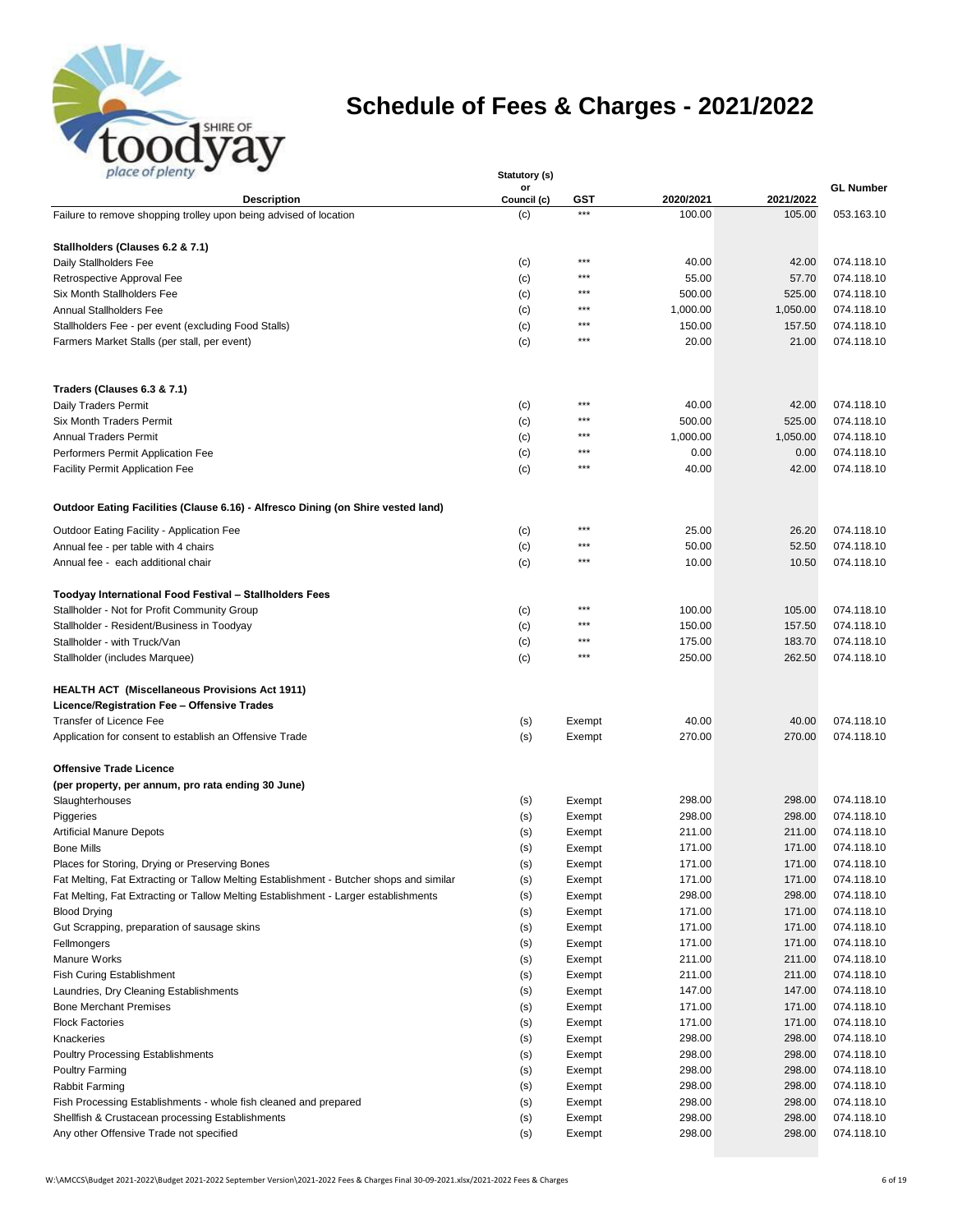

| place of plenty<br>Statutory (s)                                                                                                          |                   |                   |           |           |                  |
|-------------------------------------------------------------------------------------------------------------------------------------------|-------------------|-------------------|-----------|-----------|------------------|
| <b>Description</b>                                                                                                                        | or<br>Council (c) | <b>GST</b>        | 2020/2021 | 2021/2022 | <b>GL Number</b> |
| <b>Septic Tank Application</b>                                                                                                            |                   |                   |           |           |                  |
| <b>Application Fee</b>                                                                                                                    | (s)               | Exempt            | 118.00    | 118.00    | 074.118.10       |
| Permit to Use                                                                                                                             | (s)               | Exempt            | 118.00    | 118.00    | 074.118.10       |
| <b>Public Buildings</b>                                                                                                                   |                   |                   |           |           |                  |
| Application to Construct/Alter/Extend Fee - High Risk                                                                                     | (s)               | Exempt            | 794.00    | 794.00    | 074.118.10       |
| Application to Construct/Alter/Extend Fee - Low Risk                                                                                      | (s)               | Exempt            | 150.00    | 150.00    | 074.118.10       |
| Application to Construct/Alter/Extend Fee (Community Group) – High Risk                                                                   | (s)               | Exempt            | 152.00    | 152.00    | 074.118.10       |
| Application to Construct/Alter/Extend Fee (Community Group) - Low Risk                                                                    | (s)               | Exempt            | 76.00     | 76.00     | 074.118.10       |
| <b>Water Sampling Requests</b>                                                                                                            |                   |                   |           |           |                  |
| Water Sampling Public Pools (Per sample set)                                                                                              | (c)               | Exempt            | 65.00     | 68.20     | 074.115.10       |
| Water Sampling Potable Water (Per sample)                                                                                                 | (c)               | Exempt            | 65.00     | 68.20     | 074.115.10       |
| Lodging Houses - Initial Application                                                                                                      | (s)               | Exempt            | 412.00    | 412.00    | 074.115.10       |
| Lodging Houses - Annual Registration                                                                                                      | (s)               | Exempt            | 143.00    | 143.00    | 074.115.10       |
| <b>Administration Fees</b>                                                                                                                |                   |                   |           |           |                  |
| Provision of Section 39 Certificate (Liquor Act)                                                                                          |                   |                   |           |           |                  |
| No Inspection Required                                                                                                                    | (c)               | Exempt            | 76.00     | 79.80     | 074.115.10       |
| <b>Inspection Required</b>                                                                                                                | (c)               | Exempt            | 152.00    | 159.60    | 074.115.10       |
| Minimum Charge - One Hour @ Hourly Rate                                                                                                   | (c)               | $***$             | 76.00     | 79.80     | 074.115.10       |
| Other Inspection, monitoring or reporting at EHO request                                                                                  | (c)               | $***$             | 76.00     | 79.80     | 074.115.10       |
| Minimum Charge - Two Hours Per Officer                                                                                                    | (c)               | ***               | 152.00    | 159.60    | 074.115.10       |
| Hourly rate for greater than Two Hours                                                                                                    | (c)               | ***               | 152.00    | 159.60    | 074.115.10       |
| Waste Transfer Station levy to fund operations of the Waste Transfer Station                                                              |                   |                   |           |           |                  |
| These fees are based on Section 66 of the Waste Avoidance and Resource Recovery Act<br>2007.                                              |                   |                   |           |           |                  |
| GRV rate in the dollar                                                                                                                    | (c)               | Exempt            | 0.0003150 | 0.0003335 |                  |
| UV rate in the dollar                                                                                                                     | (c)               | Exempt            | 0.0000153 | 0.0000145 |                  |
| Minimum charge on GRV and UV properties                                                                                                   | (c)               | Exempt            | 85.00     | 90.00     |                  |
| <b>Residential/Rural Living/Rural</b><br>These fees are based on Section 67 (1) of the Waste Avoidance and Resource Recovery Act<br>2007. |                   |                   |           |           |                  |
| First Mobile Garbage Bin - weekly collection                                                                                              |                   |                   |           |           |                  |
| Includes cost of recycle bin - fortnightly collection                                                                                     | (c)               | Exempt            | 230.00    | 241.00    | 101.040.10       |
| Additional Recycle Bin Collection                                                                                                         | (c)               | Exempt            | 80.00     | 84.00     | 101.040.10       |
| Additional Mobile Garbage Bin                                                                                                             | (c)               | Exempt            | 80.00     | 84.00     | 101.040.10       |
| <b>Commercial/Light Industrial/Mixed Business</b>                                                                                         |                   |                   |           |           |                  |
| First Mobile Garbage Bin - weekly collection                                                                                              |                   |                   |           |           |                  |
| Includes cost of recycle bin - fortnightly collection                                                                                     | (c)               | Exempt            | 250.00    | 262.00    | 101.040.10       |
| <b>Additional Recycle Bin Collection</b>                                                                                                  | (c)               | Exempt            | 100.00    | 105.00    | 101.040.10       |
| Additional Mobile Garbage Bin                                                                                                             | (c)               | Exempt            | 100.00    | 105.00    | 101.040.10       |
| <b>Waste Transfer Station Pass Fees</b>                                                                                                   |                   |                   |           |           |                  |
| Additional Waste Transfer Station Pass (Twelve Passes)                                                                                    | (c)               | $\star\star\star$ | 60.00     | 63.00     | 101.041.10       |
| Additional Waste Transfer Station Pass (Six Passes)                                                                                       | (c)               | ***               | 30.00     | 31.50     | 101.041.10       |
| Individual Waste Transfer Station Pass (One Pass)                                                                                         | (c)               | ***               | 5.00      | 5.20      | 101.041.10       |
| Disposal of Domestic Refuse At Waste Transfer Station                                                                                     |                   |                   |           |           |                  |
| Per car or utility With Valid Tip Pass                                                                                                    | (c)               | $***$             | Free      | Free      | 101.041.10       |
| Per car or utility Without Valid Tip Pass                                                                                                 | (c)               |                   | 15.00     | 15.70     | 101.041.10       |
| Trailer pulled by a car or utility With Valid Tip Pass                                                                                    | (c)               | ***               | Free      | Free      | 101.041.10       |
| Trailer pulled by a car or utility Without Valid Tip Pass                                                                                 | (c)               |                   | 15.00     | 15.70     | 101.041.10       |
| Motor Vehicle Bodies - Commercial                                                                                                         | (c)               |                   | Free      | Free      | 101.041.10       |
| Motor Vehicle Bodies - Residential                                                                                                        | (c)               |                   | Free      | Free      | 101.041.10       |
| Sorted recyclables disposed of at designated areas (at discretion of attendant)                                                           |                   |                   |           |           |                  |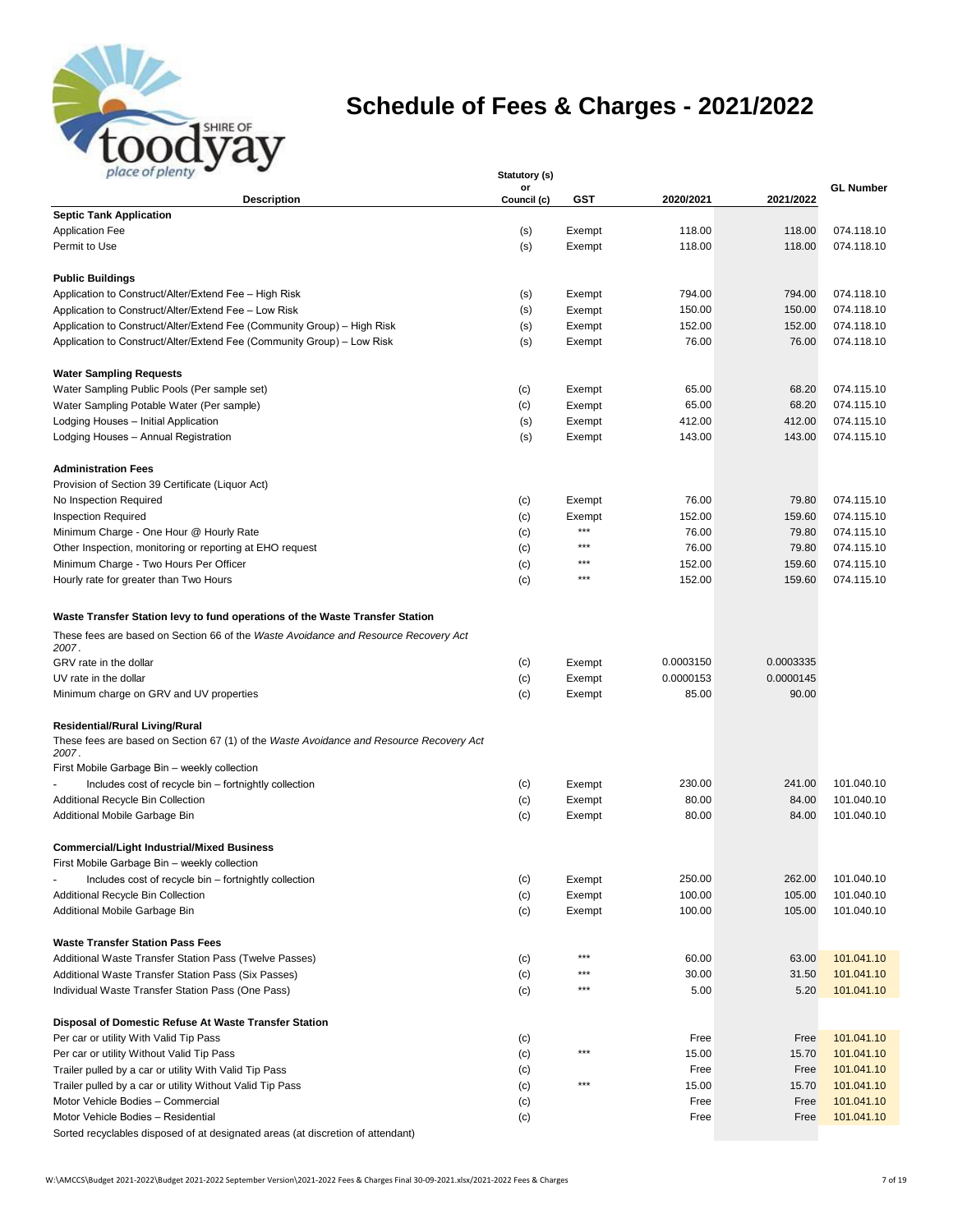

| place of plenty                                                                                                                                               | Statutory (s)     |        |                                                                        |                                                                          |                  |
|---------------------------------------------------------------------------------------------------------------------------------------------------------------|-------------------|--------|------------------------------------------------------------------------|--------------------------------------------------------------------------|------------------|
| <b>Description</b>                                                                                                                                            | or<br>Council (c) | GST    | 2020/2021                                                              | 2021/2022                                                                | <b>GL Number</b> |
| eg: newspapers, glass, used oil, car batteries, scrap metal and Clean Mulchable Waste                                                                         | (c)               |        | Free                                                                   | Free                                                                     | 101.041.10       |
|                                                                                                                                                               |                   |        |                                                                        |                                                                          |                  |
| <b>Fridge or Freezers</b>                                                                                                                                     |                   |        |                                                                        |                                                                          |                  |
| Items which have not been degassed and/or no certification certificate provided                                                                               | (c)               | ***    | 25.00                                                                  | 26.20                                                                    | 101.041.10       |
| De-gassed items, per item                                                                                                                                     | (c)               |        | Free                                                                   | Free                                                                     | 101.041.10       |
| *degassed items must be certified otherwise fee applies                                                                                                       |                   |        |                                                                        |                                                                          |                  |
|                                                                                                                                                               |                   |        |                                                                        |                                                                          |                  |
| <b>SCHEDULE 10 - TOWN PLANNING</b>                                                                                                                            |                   |        |                                                                        |                                                                          |                  |
| PLANNING & DEVELOPMENT                                                                                                                                        |                   |        |                                                                        |                                                                          |                  |
| These fees are based on the Planning & Development Regulations 2009                                                                                           |                   |        |                                                                        |                                                                          |                  |
| Development Applications - As per the maximum fees set in the Planning &<br>Development Regulations 2009 (S)                                                  |                   |        |                                                                        |                                                                          |                  |
| (a) Development Applications not more than 50,000.00                                                                                                          | (s)               | Exempt | 147.00                                                                 | 147.00                                                                   | 106.112.10       |
|                                                                                                                                                               |                   |        | 0.32% of the                                                           | 0.32% of the                                                             |                  |
| (b) Development Applications 50,000.00 but not more than 500,000.00                                                                                           | (s)               | Exempt | estimated<br>development cost                                          | estimated<br>development cost                                            | 106.112.10       |
|                                                                                                                                                               |                   |        | \$1,700 plus 0.257%                                                    | \$1,700 plus 0.257%                                                      |                  |
| (c) Development Applications 500,000.00 but not more than 2,500,000.00                                                                                        | (s)               | Exempt | for every \$ in excess<br>of \$500,000                                 | for every \$ in excess<br>of \$500,000                                   | 106.112.10       |
|                                                                                                                                                               |                   |        | \$7,161 plus 0.206%                                                    | \$7,161 plus 0.206%                                                      |                  |
| (d) Development Applications 2,500,000.00 but not more than 5,000,000.00                                                                                      | (s)               |        | Exempt for every % in excess for every % in excess<br>of \$2.5 million | of \$2.5 million                                                         | 106.112.10       |
|                                                                                                                                                               |                   |        |                                                                        | \$12,633 plus 0.123% \$12,633 plus 0.123%                                |                  |
| (e) Development Applications 5,000,000.00 but not more than 21,500,000.00                                                                                     | (s)               | Exempt | for every dollar in<br>excess of \$5 million                           | for every dollar in<br>excess of \$5 million                             | 106.112.10       |
| (f) Development Applications more than 21,500,000.00                                                                                                          | (s)               | Exempt | 34,196.00                                                              | 34,196.00                                                                | 106.112.10       |
| Variation of Residential Design codes and Shire Local Planning                                                                                                |                   |        |                                                                        |                                                                          |                  |
| Where the estimated cost of the development is - not more than \$50,000                                                                                       | (c)               | ***    | 147.00                                                                 | 154.30                                                                   | 106.112.10       |
| Where the estimated cost of the development is - more than \$50,000                                                                                           | (c)               | ***    | 300.00                                                                 | 315.00                                                                   | 106.112.10       |
| Determining a development application (other than for an Extractive Industry) where the                                                                       |                   |        | The fee in $(a)$ to $(f)$                                              | The fee in $(a)$ to $(f)$<br>above plus, by way of above plus, by way of |                  |
| development has commenced or been carried out (retrospective applications)                                                                                    | (s)               | Exempt | penalty, twice that<br>fee                                             | penalty, twice that<br>fee                                               | 106.112.10       |
|                                                                                                                                                               |                   |        |                                                                        |                                                                          |                  |
| Determining an application to amend or cancel Development Approval                                                                                            | (s)               | Exempt | 295.00                                                                 | 295.00                                                                   | 106.112.10       |
| Determining an initial application for approval of a home occupation where the home<br>occupation has not commenced                                           | (s)               | Exempt | 222.00                                                                 | 222.00                                                                   | 106.112.10       |
|                                                                                                                                                               |                   |        | The fee for home                                                       | The fee for home                                                         |                  |
| Determining an initial application for approval of a home occupation where the home                                                                           |                   |        | occupation above                                                       | occupation above                                                         |                  |
| occupation has commenced                                                                                                                                      | (s)               | Exempt | plus, by way of<br>penalty, twice that                                 | plus, by way of<br>penalty, twice that                                   | 106.112.10       |
|                                                                                                                                                               |                   |        | fee                                                                    | fee                                                                      |                  |
| Determinating an application for the renewal of an approval of a home occupation where the                                                                    | (s)               | Exempt | 73.00                                                                  | 73.00                                                                    | 106.112.10       |
| application is made before the approval expires                                                                                                               |                   |        | The fee for the                                                        | The fee for the                                                          |                  |
|                                                                                                                                                               |                   |        | renewal of an                                                          | renewal of an                                                            |                  |
|                                                                                                                                                               |                   |        | approval of a home                                                     | approval of a home                                                       |                  |
| Determining an application for the renewal of an approval of a home occupation where the<br>application is made before the approval expires                   | (s)               | Exempt | occupation above                                                       | occupation above                                                         | 106.112.10       |
|                                                                                                                                                               |                   |        | plus, by way of                                                        | plus, by way of                                                          |                  |
|                                                                                                                                                               |                   |        | penalty, twice that<br>fee                                             | penalty, twice that<br>fee                                               |                  |
| Determining an application for a change of use or for an alteration or extension or change of a                                                               |                   |        |                                                                        |                                                                          |                  |
| non-conforming use to which (a) to (f) above does not apply, where the change or the<br>alteration, extension or change has not commenced or been carried out | (s)               | Exempt | 295.00                                                                 | 295.00                                                                   | 106.112.10       |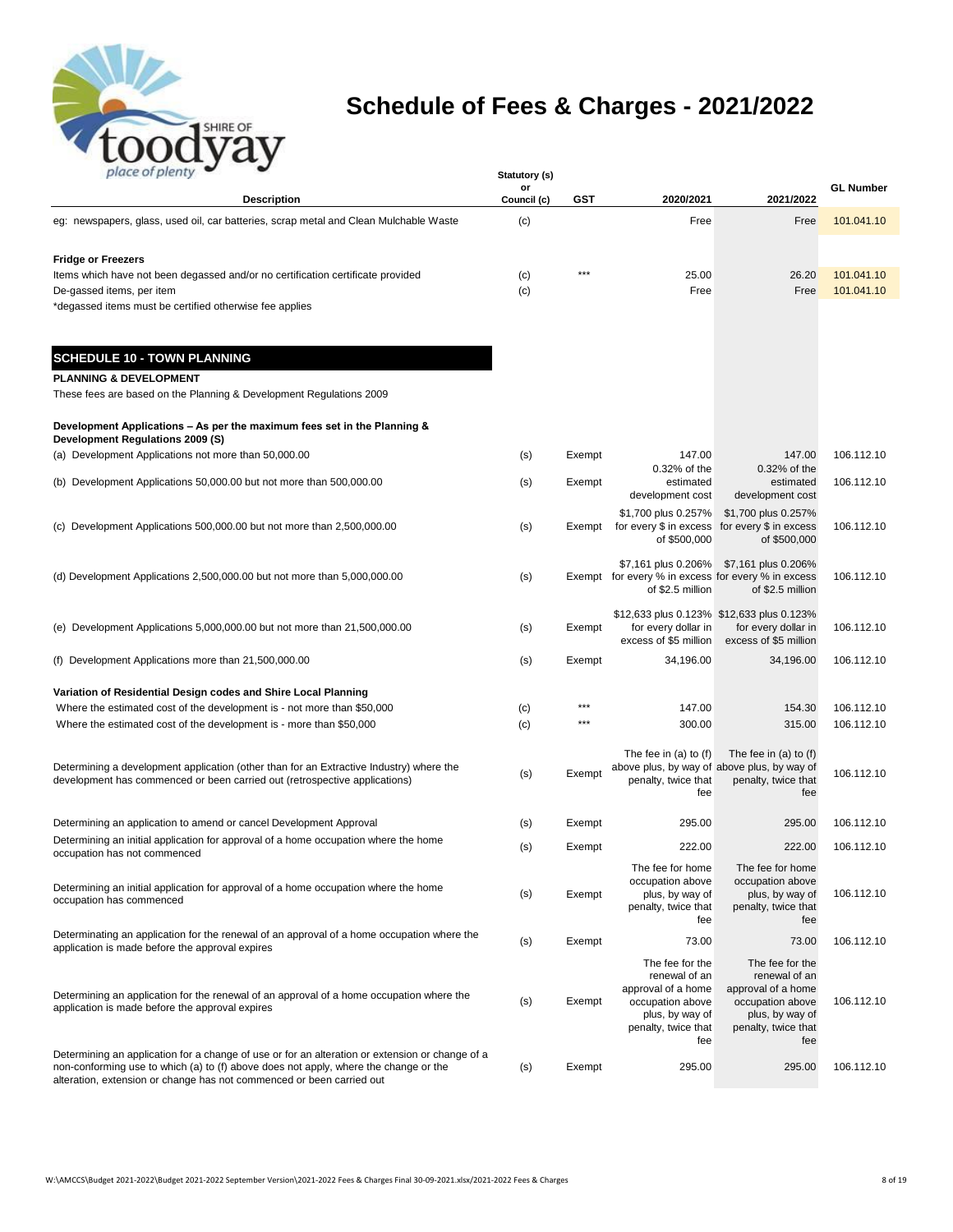

| place of plenty                                                                                                                                                                                                                                              | Statutory (s)     |              |                                                                                                                                                                                          |                                                                                                                                                                                          |                          |
|--------------------------------------------------------------------------------------------------------------------------------------------------------------------------------------------------------------------------------------------------------------|-------------------|--------------|------------------------------------------------------------------------------------------------------------------------------------------------------------------------------------------|------------------------------------------------------------------------------------------------------------------------------------------------------------------------------------------|--------------------------|
| <b>Description</b>                                                                                                                                                                                                                                           | or<br>Council (c) | GST          | 2020/2021                                                                                                                                                                                | 2021/2022                                                                                                                                                                                | <b>GL Number</b>         |
| Determining an application for a change of use or for an alteration or extension or change of a<br>non-conforming use to which (a) to (f) above does not apply, where the change or the<br>alteration, extension or change has commenced or been carried out | (s)               | Exempt       | The fee for an<br>application for a<br>change of use or for<br>an alteration or<br>extension or change<br>of a non-conforming<br>use above plus, by<br>way of penalty, twice<br>that fee | The fee for an<br>application for a<br>change of use or for<br>an alteration or<br>extension or change<br>of a non-conforming<br>use above plus, by<br>way of penalty, twice<br>that fee | 106.112.10               |
| Development Application – Extractive Industry - Fee of Normal Development Application                                                                                                                                                                        | (s)               | Exempt       | 739.00                                                                                                                                                                                   | 739.00                                                                                                                                                                                   | 106.112.10               |
| Development Application - Extractive Industry where the development has commenced or<br>been carried out (retrospective application)                                                                                                                         | (s)               | Exempt       | industry above plus,<br>by way of penalty,<br>twice that fee                                                                                                                             | The fee for extractive The fee for extractive<br>industry above plus,<br>by way of penalty,<br>twice that fee                                                                            | 106.112.10               |
| Subdivision Clearances – As per the maximum fees set in the Planning & Development Regulations 2009 (S)                                                                                                                                                      |                   |              |                                                                                                                                                                                          |                                                                                                                                                                                          |                          |
| Subdivision Clearances not more than five lots (per lot)                                                                                                                                                                                                     | (s)               | Exempt       | 73.00 per lot                                                                                                                                                                            | 73.00 per lot                                                                                                                                                                            | 106.112.10               |
| Subdivision Clearances more than five lots but not more than 195 lots (per lot)                                                                                                                                                                              | (s)               | Exempt       | \$73 per lot for first<br>five then \$35 per lot                                                                                                                                         | \$73 per lot for first<br>five then \$35 per lot                                                                                                                                         | 106.112.10               |
| Subdivision Clearances more than 195 lots                                                                                                                                                                                                                    | (s)               | Exempt       | 7,393.00                                                                                                                                                                                 | 7,393.00                                                                                                                                                                                 | 106.112.10               |
| <b>Scheme Amendments</b>                                                                                                                                                                                                                                     |                   |              |                                                                                                                                                                                          |                                                                                                                                                                                          |                          |
| Processing of Scheme Amendment                                                                                                                                                                                                                               | (s)               | $***$        | In accordance with<br>$Reg 48(3)$ of the<br>Planning &<br>Development Regs<br>2009                                                                                                       | In accordance with<br>$Reg 48(3)$ of the<br>Planning &<br><b>Development Regs</b><br>2009                                                                                                | 106.112.10               |
| Structure Plans/Development Plans - As per Schedule 4 set out in the Planning &<br>Development Regulations 2009 (S)<br>Processing of a structure plan/development plan                                                                                       | (s)               | Exempt       | In accordance with<br>$Reg 48(4)$ of the<br>Planning &<br><b>Development Regs</b><br>2009                                                                                                | In accordance with<br>$Reg 48(4)$ of the<br>Planning &<br>Development Regs<br>2009                                                                                                       | 106.112.10               |
| Advertising                                                                                                                                                                                                                                                  |                   |              |                                                                                                                                                                                          |                                                                                                                                                                                          |                          |
| Development Applications – Level E Consultation - Fee plus cost of advertising to Shire                                                                                                                                                                      | (c)               | ***<br>$***$ | 100 plus cost                                                                                                                                                                            | 105.00 plus cost                                                                                                                                                                         | 106.112.10               |
| Temporary Road Closure Applications - Fee plus cost of advertising to Shire<br>Permanent Road Closure Applications - Fee plus cost of advertising to Shire                                                                                                   | (c)<br>(c)        | ***          | 150 plus cost<br>300 plus cost                                                                                                                                                           | 157.50 plus cost<br>315.00 plus cost                                                                                                                                                     | 106.112.10<br>106.112.10 |
| <b>Miscellaneous</b>                                                                                                                                                                                                                                         |                   |              |                                                                                                                                                                                          |                                                                                                                                                                                          |                          |
| Public Events (other than those run by Local Community Groups)                                                                                                                                                                                               | (c)               | ***          | 150.00                                                                                                                                                                                   | 157.50                                                                                                                                                                                   | 106.112.10               |
| Copy of Local Planning Scheme - Text only (per scheme)                                                                                                                                                                                                       | (c)               | $***$        | 40.00                                                                                                                                                                                    | 42.00                                                                                                                                                                                    | 106.112.10               |
| Car Parking Contribution - Cash in Lieu (per bay)                                                                                                                                                                                                            | (c)               | ***          | 7,202.50                                                                                                                                                                                 | 7,562.60                                                                                                                                                                                 | 106.112.10               |
| Additional inspection (conditions not satisfied)                                                                                                                                                                                                             | (c)               | ***          | 100.00                                                                                                                                                                                   | 105.00                                                                                                                                                                                   | 106.112.10               |
| <b>Zoning Enquiry</b>                                                                                                                                                                                                                                        | (s)               | ***          | 73.00                                                                                                                                                                                    | 73.00                                                                                                                                                                                    | 106.112.10               |
| Plan Search Fee                                                                                                                                                                                                                                              | (c)               | ***<br>***   | 30.00                                                                                                                                                                                    | 31.50                                                                                                                                                                                    | 106.112.10               |
| Planning/Building consultation for technical matter (per hour - Min charge 3hrs.)                                                                                                                                                                            | (c)               | ***          | 100.00                                                                                                                                                                                   | 105.00                                                                                                                                                                                   | 106.112.10               |
| Planning/Building onsite inspections (prior to submission of application, per hr.)                                                                                                                                                                           | (c)               | ***          | 100.00                                                                                                                                                                                   | 105.00                                                                                                                                                                                   | 106.112.10               |
| Written planning advice                                                                                                                                                                                                                                      | (s)               | ***          | 73.00                                                                                                                                                                                    | 73.00                                                                                                                                                                                    | 106.112.10               |
| <b>Temporary Accommodation Permit</b><br>Application for three to six dogs                                                                                                                                                                                   | (c)<br>(c)        | $***$        | 150.00<br>150.00                                                                                                                                                                         | 157.50<br>157.50                                                                                                                                                                         | 106.112.10<br>106.112.10 |
| Provision of Section 40 Certificate (Liquor Act)                                                                                                                                                                                                             | (c)               | Exempt       | 75.00                                                                                                                                                                                    | 78.70                                                                                                                                                                                    | 106.112.10               |
| Minor Amendment Fee                                                                                                                                                                                                                                          | (s)               | Exempt       | 150.00                                                                                                                                                                                   | 150.00                                                                                                                                                                                   | 106.112.10               |
| Building Returns (per annum)                                                                                                                                                                                                                                 | (c)               | $***$        | 250.00                                                                                                                                                                                   | 262.50                                                                                                                                                                                   | 106.112.10               |
| Subdivision Map Book (A4)                                                                                                                                                                                                                                    | (c)               | $***$        | 30.00                                                                                                                                                                                    | 31.50                                                                                                                                                                                    | 106.112.10               |

#### **Notes:**

Where the person **has not** engaged a Consulting Engineer to Design and Supervise the construction and drainage - 3% of the estimated construction and drainage cost as per Council estimation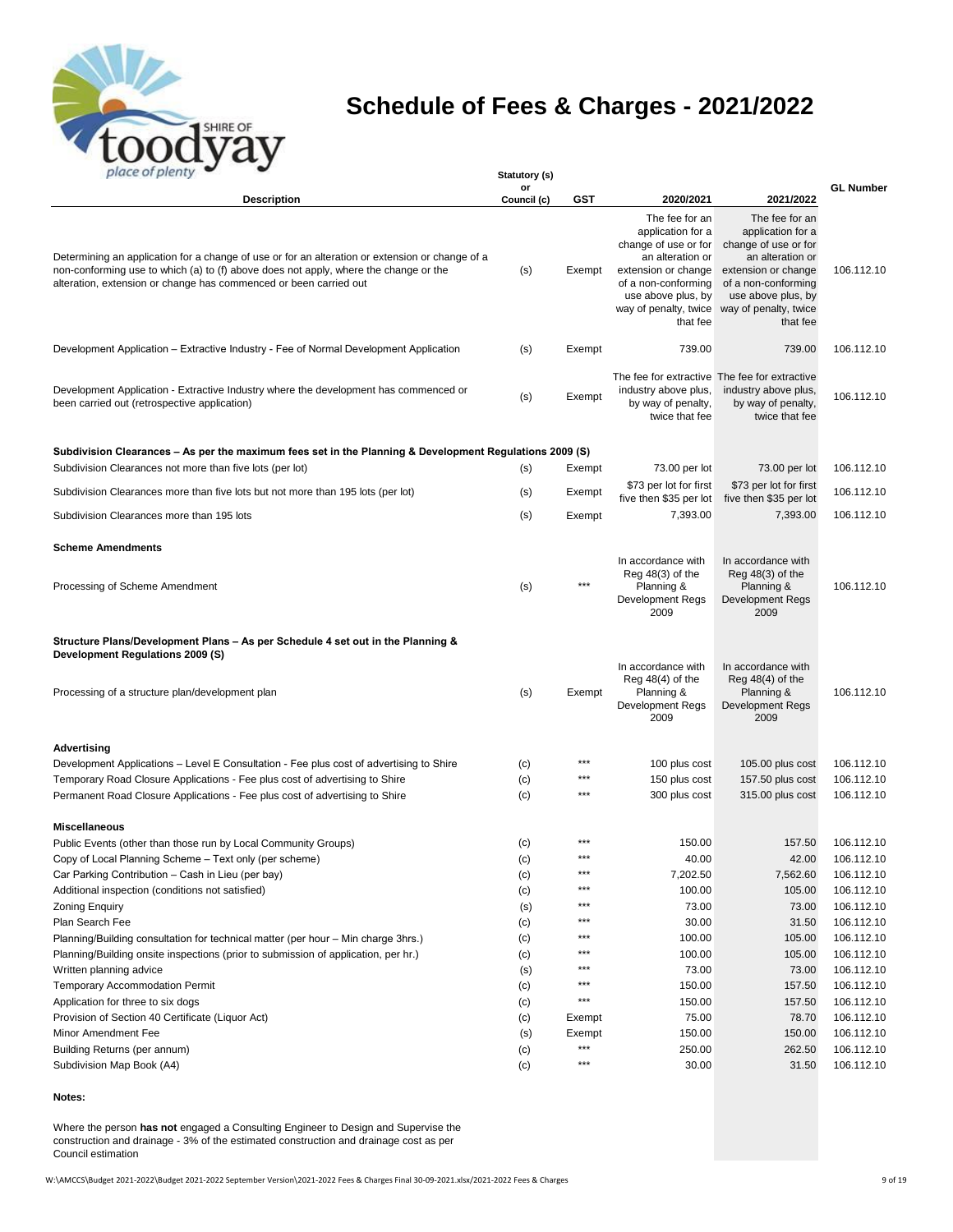

| place of plenty                                                                                                                                                                                                                                                                                                                                                                                                                                                                                                                                                                                                                                                                                                                                                                                                                                                                     | Statutory (s)     |                |                  |                  |                          |
|-------------------------------------------------------------------------------------------------------------------------------------------------------------------------------------------------------------------------------------------------------------------------------------------------------------------------------------------------------------------------------------------------------------------------------------------------------------------------------------------------------------------------------------------------------------------------------------------------------------------------------------------------------------------------------------------------------------------------------------------------------------------------------------------------------------------------------------------------------------------------------------|-------------------|----------------|------------------|------------------|--------------------------|
| <b>Description</b>                                                                                                                                                                                                                                                                                                                                                                                                                                                                                                                                                                                                                                                                                                                                                                                                                                                                  | or<br>Council (c) | <b>GST</b>     | 2020/2021        | 2021/2022        | <b>GL Number</b>         |
| Where the person has engaged a Consulting Engineer to design and supervise the<br>construction and drainage – 1.5% of the estimated construction and drainage cost as per<br><b>Council estimation</b>                                                                                                                                                                                                                                                                                                                                                                                                                                                                                                                                                                                                                                                                              |                   |                |                  |                  |                          |
| Maintenance and Retention Bond (refer to Subdivision Guidelines)                                                                                                                                                                                                                                                                                                                                                                                                                                                                                                                                                                                                                                                                                                                                                                                                                    |                   |                |                  |                  |                          |
| A If Council resolves not to initiate the scheme amendment, 80% of the fee shall be refunded,<br>minus any deductions required for preliminary advertising charges. If not all moneys are<br>expended throughout the scheme process, the Council may consider refunding part of the<br>application fee.<br>If the development has commenced or been carried out, an additional amount of twice the<br>maximum fee payable will be charged by way of penalty.<br>All planning fees must be paid upon submission of application. Applications will not be<br>considered or processed unless fees are paid. Fees will not be refunded.<br>Fees for local community groups for development on reserved land under the value of<br>\$50,000 will be waived.<br>Fees for the development applications for the painting of buildings within the Central Heritage<br>area are to be waived. |                   |                |                  |                  |                          |
| <b>SCHEDULE 10 - OTHER COMMUNITY SERVICES</b>                                                                                                                                                                                                                                                                                                                                                                                                                                                                                                                                                                                                                                                                                                                                                                                                                                       |                   |                |                  |                  |                          |
| <b>CEMETERIES</b>                                                                                                                                                                                                                                                                                                                                                                                                                                                                                                                                                                                                                                                                                                                                                                                                                                                                   |                   |                |                  |                  |                          |
| These fees are based on the Shire of Toodyay Cemeteries Local Law.                                                                                                                                                                                                                                                                                                                                                                                                                                                                                                                                                                                                                                                                                                                                                                                                                  |                   |                |                  |                  |                          |
| <b>Toodyay &amp; Jimperding Cemeteries</b>                                                                                                                                                                                                                                                                                                                                                                                                                                                                                                                                                                                                                                                                                                                                                                                                                                          |                   |                |                  |                  |                          |
| <b>Grant of Right of Burial</b>                                                                                                                                                                                                                                                                                                                                                                                                                                                                                                                                                                                                                                                                                                                                                                                                                                                     |                   |                |                  |                  |                          |
| Grant of Right of Burial (25 years)<br>Grant of Right of Burial Reissue(25 years)                                                                                                                                                                                                                                                                                                                                                                                                                                                                                                                                                                                                                                                                                                                                                                                                   | (c)               | ***<br>***     | 150.00<br>150.00 | 157.50<br>157.50 | 107.124.10<br>107.124.10 |
| Transfer of Grant of Right of Burial                                                                                                                                                                                                                                                                                                                                                                                                                                                                                                                                                                                                                                                                                                                                                                                                                                                | (c)<br>(c)        | $***$          | 70.00            | 73.50            | 107.124.10               |
| Copy of Grant of Right of Burial                                                                                                                                                                                                                                                                                                                                                                                                                                                                                                                                                                                                                                                                                                                                                                                                                                                    | (c)               | ***            | 15.00            | 15.70            | 107.124.10               |
| <b>Burial Fees</b>                                                                                                                                                                                                                                                                                                                                                                                                                                                                                                                                                                                                                                                                                                                                                                                                                                                                  |                   |                |                  |                  |                          |
| Grave (new) 2.8m x 1.5mx 1.8m                                                                                                                                                                                                                                                                                                                                                                                                                                                                                                                                                                                                                                                                                                                                                                                                                                                       | (c)               | $***$          | 1,250.00         | 1,312.50         | 107.124.10               |
| Grave (new) for oversized casket                                                                                                                                                                                                                                                                                                                                                                                                                                                                                                                                                                                                                                                                                                                                                                                                                                                    | (c)               | ***            | 1,500.00         | 1,575.00         | 107.124.10               |
| Grave (new) for any child under 3 years                                                                                                                                                                                                                                                                                                                                                                                                                                                                                                                                                                                                                                                                                                                                                                                                                                             | (c)               | ***<br>$***$   | 650.00           | 682.50           | 107.124.10               |
| Extra depth - for each additional 300mm<br>Extra width - Oversize Casket each additional 300mm                                                                                                                                                                                                                                                                                                                                                                                                                                                                                                                                                                                                                                                                                                                                                                                      | (c)<br>(c)        | ***            | 90.00<br>90.00   | 94.50<br>94.50   | 107.124.10<br>107.124.10 |
|                                                                                                                                                                                                                                                                                                                                                                                                                                                                                                                                                                                                                                                                                                                                                                                                                                                                                     |                   |                |                  |                  |                          |
| <b>Extra Charges</b><br>In the event of labour being required where overtime/penalty rates apply, such additional rates<br>shall be added to fees as prescribed in the schedule.                                                                                                                                                                                                                                                                                                                                                                                                                                                                                                                                                                                                                                                                                                    |                   |                |                  |                  |                          |
| Interment without due notice under Clause 3.5                                                                                                                                                                                                                                                                                                                                                                                                                                                                                                                                                                                                                                                                                                                                                                                                                                       | $\left( c\right)$ |                | 140.00           | 147.00           | 107.124.10               |
| Administration Fee for Exhumation                                                                                                                                                                                                                                                                                                                                                                                                                                                                                                                                                                                                                                                                                                                                                                                                                                                   | (c)               |                | 140.00           | 147.00           | 107.124.10               |
| Re-opening Grave for Exhumation                                                                                                                                                                                                                                                                                                                                                                                                                                                                                                                                                                                                                                                                                                                                                                                                                                                     | (c)               | $***$<br>$***$ | 700.00           | 735.00           | 107.124.10               |
| Re-opening Grave for Exhumation of Child under 10 years<br>Re-opening Grave for Additional Interment                                                                                                                                                                                                                                                                                                                                                                                                                                                                                                                                                                                                                                                                                                                                                                                | (c)<br>(c)        | $***$          | 600.00<br>800.00 | 630.00<br>840.00 | 107.124.10<br>107.124.10 |
| Re-interment in New Grave After Exhumation                                                                                                                                                                                                                                                                                                                                                                                                                                                                                                                                                                                                                                                                                                                                                                                                                                          | (c)               | $***$          | 950.00           | 997.50           | 107.124.10               |
| Re-interment in New Grave After Exhumation for Child under 10 years                                                                                                                                                                                                                                                                                                                                                                                                                                                                                                                                                                                                                                                                                                                                                                                                                 | (c)               | ***            | 950.00           | 997.50           | 107.124.10               |
| Placement of Ashes in a Grave                                                                                                                                                                                                                                                                                                                                                                                                                                                                                                                                                                                                                                                                                                                                                                                                                                                       | (c)               | $***$          | 160.00           | 168.00           | 107.124.10               |
| Removal of Ashes from a Grave                                                                                                                                                                                                                                                                                                                                                                                                                                                                                                                                                                                                                                                                                                                                                                                                                                                       | (c)               | $***$          | 160.00           | 168.00           | 107.124.10               |
| <b>Miscellaneous Charges</b>                                                                                                                                                                                                                                                                                                                                                                                                                                                                                                                                                                                                                                                                                                                                                                                                                                                        |                   |                |                  |                  |                          |
| Funeral Directors Annual Licence Fee                                                                                                                                                                                                                                                                                                                                                                                                                                                                                                                                                                                                                                                                                                                                                                                                                                                | (c)               | Exempt         | 160.00           | 168.00           | 107.178.10               |
| Monumental Mason's Annual Licence Fee - Clause 7.16                                                                                                                                                                                                                                                                                                                                                                                                                                                                                                                                                                                                                                                                                                                                                                                                                                 | (c)               | Exempt         | 70.00            | 73.50            | 107.178.10               |
| Monumental Application Fee                                                                                                                                                                                                                                                                                                                                                                                                                                                                                                                                                                                                                                                                                                                                                                                                                                                          | (c)               | Exempt         | 50.00            | 52.50            | 107.124.10               |
| <b>Niche Wall</b>                                                                                                                                                                                                                                                                                                                                                                                                                                                                                                                                                                                                                                                                                                                                                                                                                                                                   |                   | $***$          |                  |                  |                          |
| Grant of Right of Burial (25 years) Lower Four Rows - Double<br>Grant of Right of Burial (25 years) Lower Four Rows - Single                                                                                                                                                                                                                                                                                                                                                                                                                                                                                                                                                                                                                                                                                                                                                        | (c)<br>(c)        | ***            | 250.00<br>175.00 | 262.50<br>183.70 | 107.124.10<br>107.124.10 |
| Grant of Right of Burial (25 years) Upper Four Rows - Double                                                                                                                                                                                                                                                                                                                                                                                                                                                                                                                                                                                                                                                                                                                                                                                                                        | (c)               | $***$          | 250.00           | 262.50           | 107.124.10               |
| Grant of Right of Burial (25 years) Upper Four Rows - Single                                                                                                                                                                                                                                                                                                                                                                                                                                                                                                                                                                                                                                                                                                                                                                                                                        | (c)               | ***            | 175.00           | 183.70           | 107.124.10               |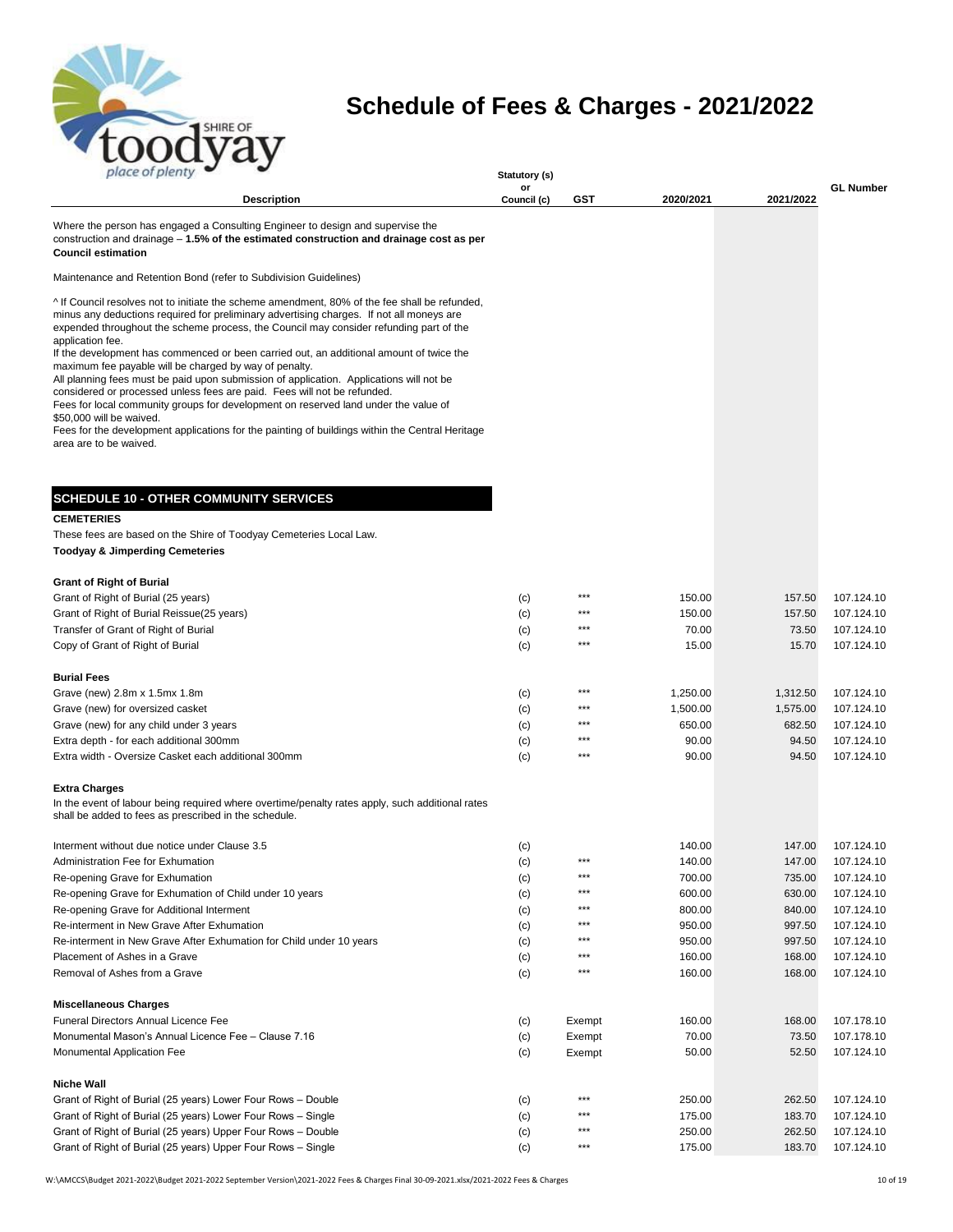

| place of plenty                                                   | Statutory (s)     |            |           |           |                  |
|-------------------------------------------------------------------|-------------------|------------|-----------|-----------|------------------|
| <b>Description</b>                                                | or<br>Council (c) | <b>GST</b> | 2020/2021 | 2021/2022 | <b>GL Number</b> |
| Interment of Ashes                                                | (c)               | $***$      | 60.00     | 63.00     | 107.124.10       |
| <b>Removal of Ashes</b>                                           | (c)               | $***$      | 60.00     | 63.00     | 107.124.10       |
| Second Interment in a Double Niche                                | (c)               | $***$      | 250.00    | 262.50    | 107.124.10       |
| Plaque fitting                                                    | (c)               | ***        | 75.00     | 78.70     | 107.124.10       |
|                                                                   |                   |            |           |           |                  |
| <b>Memorial Garden</b>                                            |                   |            |           |           |                  |
| Grant of Right of Burial (25 years) Memorial Garden               | (c)               | $***$      | 175.00    | 183.70    | 107.124.10       |
| <b>Placement of Ashes</b>                                         | (c)               | $***$      | 60.00     | 63.00     | 107.124.10       |
| <b>Removal of Ashes</b>                                           | (c)               | $***$      | 60.00     | 63.00     | 107.124.10       |
| <b>Placement of Plinth</b>                                        | (c)               | ***        | 75.00     | 78.70     | 107.124.10       |
| <b>SCHEDULE 11 - RECREATION AND CULTURE</b>                       |                   |            |           |           |                  |
|                                                                   |                   |            |           |           |                  |
| Cleaning (per hour)<br><b>Community Groups</b>                    | (c)               | $***$      | 50.00     | 52.50     | 111.124.10       |
| Others                                                            |                   | $***$      | 50.00     | 52.50     | 111.124.10       |
|                                                                   | (c)               |            |           |           |                  |
| <b>MEMORIAL HALL</b>                                              |                   |            |           |           |                  |
| Bond for Hall, Lesser Hall, Bar, Kitchen & Audio Visual Equipment |                   |            |           |           |                  |
| <b>Community Groups</b>                                           | (c)               | Exempt     | 1,000.00  | 1,050.00  | 111.178.10       |
| Others                                                            | (c)               | Exempt     | 1,000.00  | 1,050.00  | 111.178.10       |
| <b>Memorial Hall Hire</b>                                         |                   |            |           |           |                  |
| Toodyay Theatre Group (per annum)                                 | (c)               | ***        | 200.00    | 210.00    | 111.127.10       |
|                                                                   |                   |            |           |           |                  |
| <b>Memorial Hall Hire (Hourly Rate)</b>                           |                   |            |           |           |                  |
| Hall, Lesser Hall, Bar & Kitchen                                  |                   |            |           |           |                  |
| <b>Community Groups</b>                                           | (c)               | ***        | 20.00     | 21.00     | 111.127.10       |
| Others                                                            | (c)               | ***        | 35.00     | 36.70     | 111.127.10       |
| <b>Memorial Hall Kitchen</b>                                      |                   |            |           |           |                  |
| <b>Community Groups</b>                                           | (c)               | ***        | 10.00     | 10.50     | 111.127.10       |
| Others                                                            | (c)               | ***        | 20.00     | 21.00     | 111.127.10       |
| <b>Lesser Hall Only</b>                                           |                   |            |           |           |                  |
| <b>Community Groups</b>                                           | (c)               | ***        | 5.00      | 5.20      | 111.127.10       |
| Others                                                            | (c)               | $***$      | 15.00     | 15.70     | 111.127.10       |
| <b>Bond for Hall Hire</b>                                         |                   |            |           |           |                  |
| <b>Community Groups</b>                                           | (c)               | Exempt     | 500.00    | 525.00    | 111.178.10       |
| Others                                                            | (c)               | Exempt     | 500.00    | 525.00    | 111.178.10       |
| <b>Bond for Kitchen Hire</b>                                      |                   |            |           |           |                  |
| <b>Community Groups</b>                                           | (c)               | Exempt     | 300.00    | 315.00    | 111.178.10       |
| Others                                                            | (c)               | Exempt     | 300.00    | 315.00    | 111.178.10       |
| Hall, Lesser Hall, Bar, Kitchen & Audio Visual                    |                   |            |           |           |                  |
| <b>Community Groups</b>                                           | (c)               | ***        | 45.00     | 47.20     | 111.127.10       |
| Others                                                            | (c)               | ***        | 75.00     | 78.70     | 111.127.10       |
| Note: Minimum Hire of 3 hours                                     |                   |            |           |           |                  |
| <b>COMMUNITY CENTRE</b>                                           |                   |            |           |           |                  |
| <b>Community Centre Hire (Hourly Rate)</b>                        |                   |            |           |           |                  |
| Main Hall & Kitchen                                               |                   |            |           |           |                  |
| <b>Community Groups</b>                                           | (c)               | ***        | 10.00     | 10.50     | 111.127.10       |
| Others                                                            | (c)               | ***        | 30.00     | 31.50     | 111.127.10       |
|                                                                   |                   |            |           |           |                  |
| <b>Meeting Room Two &amp; Kitchen</b>                             |                   |            |           |           | 111.127.10       |
| <b>Community Groups</b>                                           | (c)               | $***$      | 5.00      | 5.20      | 111.127.10       |
| Others                                                            | (c)               | ***        | 15.00     | 15.70     | 111.127.10       |

**Meeting Room One**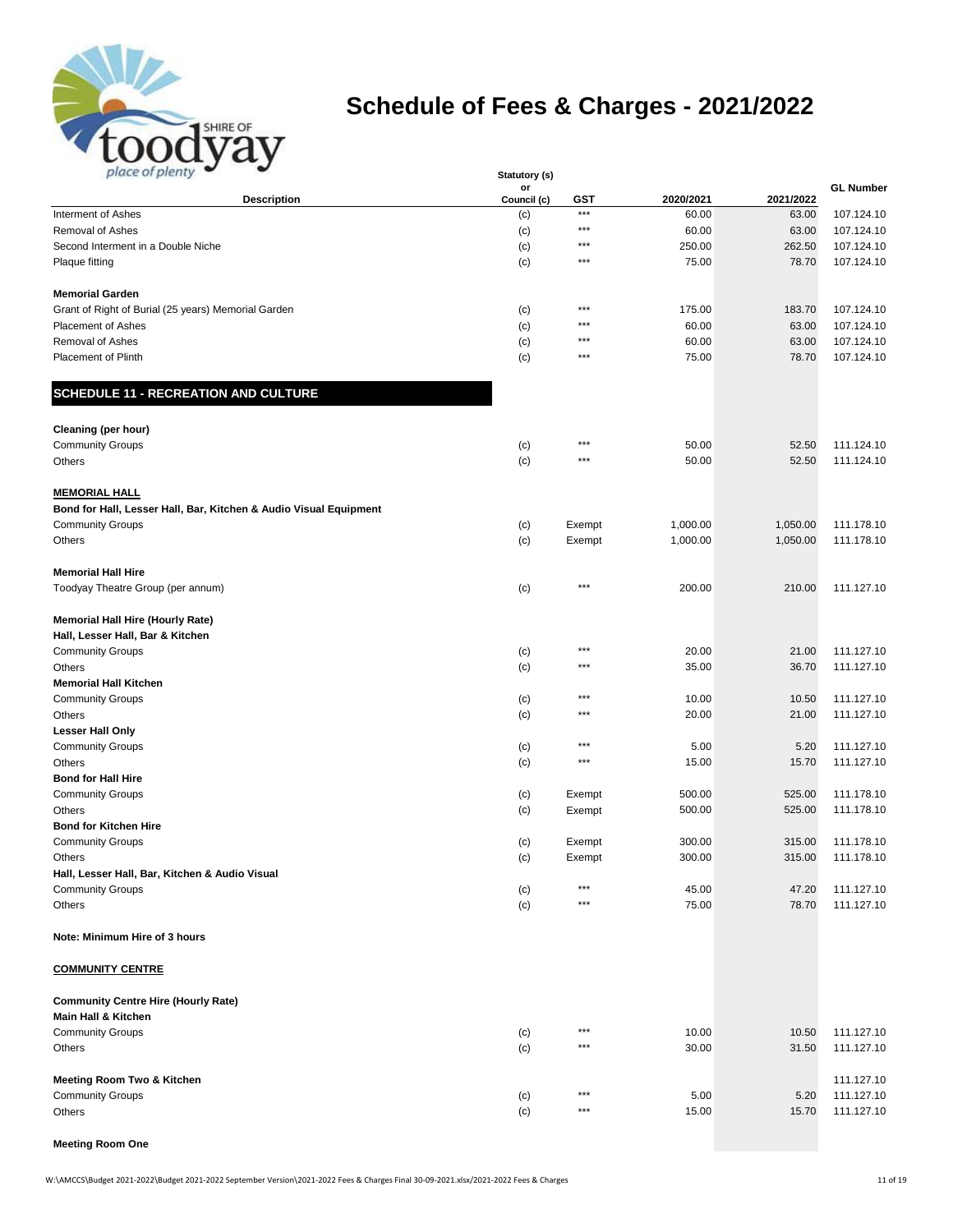

| place of plenty                           | Statutory (s)     |                |           |           |                  |
|-------------------------------------------|-------------------|----------------|-----------|-----------|------------------|
| Description                               | or<br>Council (c) | GST            | 2020/2021 | 2021/2022 | <b>GL Number</b> |
| <b>Community Groups</b>                   | (c)               | $***$          | 5.00      | 5.20      | 111.127.10       |
| Others                                    | (c)               | $***$          | 15.00     | 15.70     | 111.127.10       |
|                                           |                   |                |           |           |                  |
| Bond for Full day hire                    |                   |                |           |           |                  |
| <b>Community Groups</b>                   | (c)               | Exempt         | 100.00    | 105.00    | 111.178.10       |
| Others                                    | (c)               | Exempt         | 500.00    | 525.00    | 111.178.10       |
| Note: Minimum Hire of 3 hours             |                   |                |           |           |                  |
|                                           |                   |                |           |           |                  |
| <b>Sports Ground &amp; Pavillion Hire</b> |                   |                |           |           |                  |
| Toodyay Football Club (per annum)         | (c)               | $***$          | 750.00    | 787.50    | 113.124.10       |
| Toodyay Cricket Club (per annum)          | (c)               | $***$          | 500.00    | 525.00    | 113.124.10       |
| Toodyay Junior Football Club (per annum)  | (c)               | $***$          | 300.00    | 315.00    | 113.124.10       |
| Toodyay Hockey Club (per annum)           | (c)               | ***            | 200.00    | 210.00    | 113.124.10       |
| Toodyay Soccer Club (per annum)           | (c)               | $***$          | 200.00    | 210.00    | 113.124.10       |
| Brumby Fitness (per annum)                | (c)               | $***$          | 200.00    | 210.00    | 113.124.10       |
|                                           |                   |                |           |           |                  |
| <b>Showground Pavilion Hire</b>           |                   |                |           |           |                  |
| Toodyay Kinder Gym (per annum)            | (c)               | $***$          | 200.00    | 210.00    | 113.124.10       |
| Toodyay Autumn Club (per annum)           | (c)               | $***$          | 200.00    | 210.00    | 113.124.10       |
|                                           |                   |                |           |           |                  |
| <b>Pavilion (hourly Rate)</b>             |                   |                |           |           |                  |
| <b>Community Groups</b>                   | (c)               | $***$          | 5.00      | 5.20      | 113.124.10       |
| Others                                    | (c)               | ***            | 20.00     | 21.00     | 113.124.10       |
| <b>Pavilion &amp; Kitchen</b>             |                   |                |           |           |                  |
| <b>Community Groups</b>                   | (c)               | $***$          | 5.00      | 5.20      | 113.124.10       |
| Others                                    | (c)               | $***$          | 25.00     | 26.20     | 113.124.10       |
| Pavilion, Kitchen & Bar                   |                   |                |           |           |                  |
| <b>Community Groups</b>                   | (c)               | ***            | 8.00      | 8.40      | 113.124.10       |
| Others                                    | (c)               | ***            | 28.00     | 29.40     | 113.124.10       |
| Pavilion, Kitchen, Bar & Change-rooms     |                   |                |           |           |                  |
| <b>Community Groups</b>                   | (c)               | $***$          | 10.00     | 10.50     | 113.124.10       |
| Others                                    | (c)               | $***$          | 35.00     | 36.70     | 113.124.10       |
| <b>Grandstand change-rooms</b>            |                   |                |           |           |                  |
| <b>Community Groups</b>                   | (c)               | $***$          | 5.00      | 5.20      | 113.124.10       |
| Others                                    | (c)               | $***$          | 15.00     | 15.70     | 113.124.10       |
| Bond for Oval Hire - Low Risk Event 1     |                   |                |           |           |                  |
| <b>Community Groups</b>                   | (c)               | Exempt         | 100.00    | 105.00    | 113.178.10       |
| Others                                    | (c)               | Exempt         | 100.00    | 105.00    | 113.178.10       |
| Bond for Oval Hire - Low Risk Event 2     |                   |                |           |           |                  |
| <b>Community Groups</b>                   | (c)               | Exempt         | 500.00    | 525.00    | 113.178.10       |
| Others                                    | (c)               | Exempt         | 500.00    | 525.00    | 113.178.10       |
| <b>Bond for Pavilion Hire</b>             |                   |                |           |           |                  |
| <b>Community Groups</b>                   | (c)               | Exempt         | 100.00    | 105.00    | 113.178.10       |
| Others                                    | (c)               | Exempt         | 500.00    | 525.00    | 113.178.10       |
|                                           |                   |                |           |           |                  |
| Youth Hall Hire                           |                   |                |           |           |                  |
| Toodyay Karate Club (per annum)           | (c)               | $***$          | 200.00    | 210.00    | 113.124.10       |
| Toodyay Scouts (per annum)                | (c)               | $***$          | 200.00    | 210.00    | 113.124.10       |
|                                           |                   |                |           |           |                  |
| Youth Hall Hire                           |                   |                |           |           |                  |
| <b>Community Groups</b>                   | (c)               | $***$<br>$***$ | 5.00      | 5.20      | 113.124.10       |
| Others                                    | (c)               |                | 20.00     | 21.00     | 113.124.10       |
|                                           |                   |                |           |           |                  |
| Youth Hall Hire Bond                      |                   |                |           |           |                  |
| <b>Community Groups</b>                   | (c)               | Exempt         | 100.00    | 105.00    | 113.178.10       |
| Others                                    | (c)               | Exempt         | 500.00    | 525.00    | 113.178.10       |

#### **Note: Minimum Hire of 3 hours**

#### **Toodyay Recreation Centre**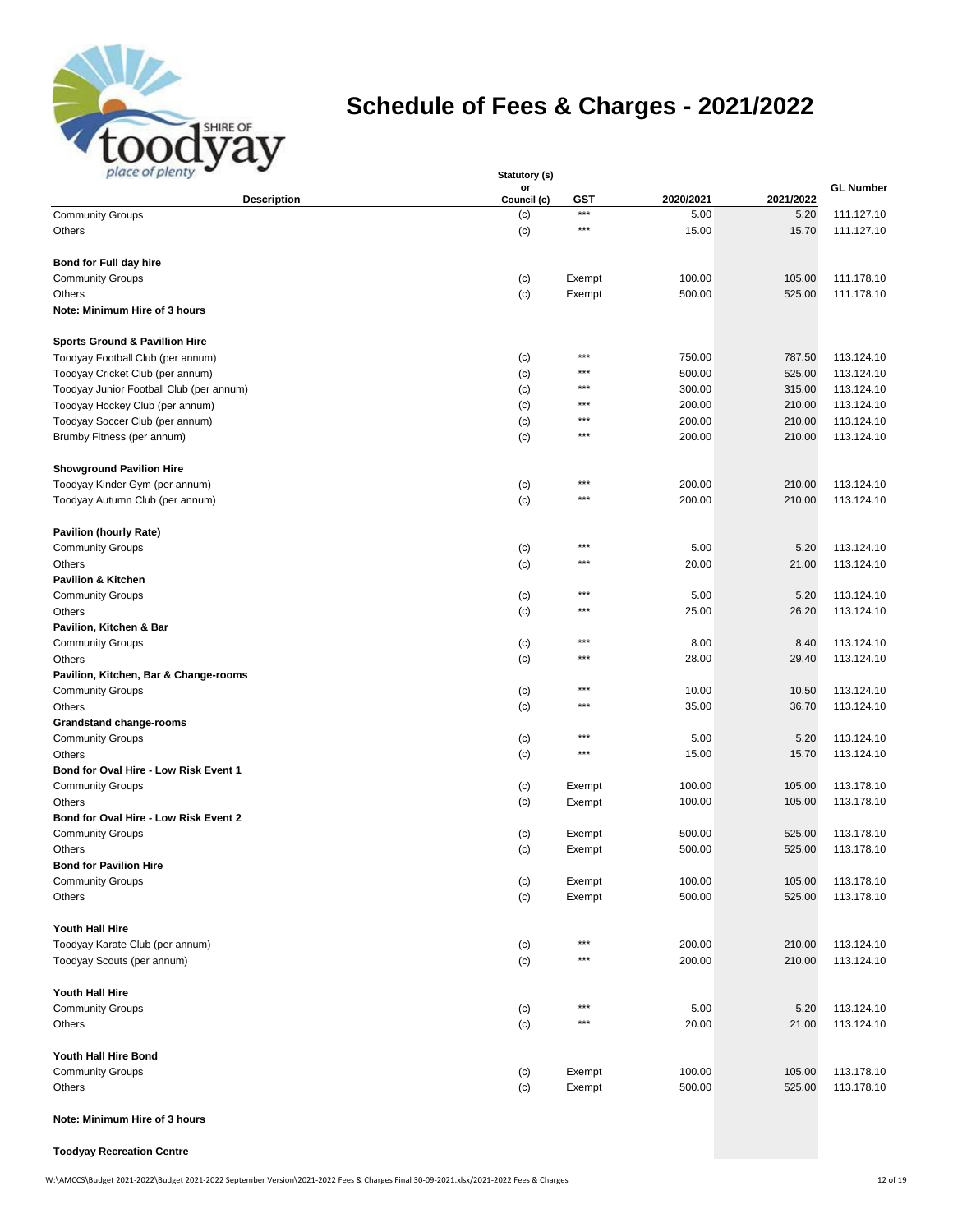

| place of plenty                                                                                                                                | Statutory (s)     |            |                 |                 |                          |
|------------------------------------------------------------------------------------------------------------------------------------------------|-------------------|------------|-----------------|-----------------|--------------------------|
| <b>Description</b>                                                                                                                             | or<br>Council (c) | GST        | 2020/2021       | 2021/2022       | <b>GL Number</b>         |
| Fees may be applied on a pro rata basis.                                                                                                       |                   |            |                 |                 |                          |
| Seasonal Club Use - Winter/Summer                                                                                                              | (c)               | ***        | from \$550      | from \$575      | 113.124.10               |
| Sporting pitch/courts<br>Changerooms/toilets<br>Pavilion 1/2                                                                                   |                   |            |                 |                 |                          |
| Storage Room                                                                                                                                   |                   |            |                 |                 |                          |
| Fee is based on 3 sessions per week: Training x 2 and Game.<br>Night training sessions require the use of lights. This is included in the fee. |                   |            |                 |                 |                          |
| Any additional use will attract fees.                                                                                                          |                   |            |                 |                 |                          |
| <b>Annual Club Use</b>                                                                                                                         | (c)               | $***$      | 2,750.00        | 2,887.50        | 113.124.10               |
| Sporting pitch/courts<br>Changerooms/toilets<br>Pavilion 1/2<br>Storage Room                                                                   |                   |            |                 |                 |                          |
| Fee is based on 3 sessions per week.<br>Night training sessions require the use of lights. This is included in the fee.                        |                   |            |                 |                 |                          |
| Any additional use will attract fees.                                                                                                          |                   |            |                 |                 |                          |
| Casual Use - Pitch hire and use of changerooms                                                                                                 |                   |            |                 |                 |                          |
| Per hour minimum 2 hours                                                                                                                       | (c)               | ***        | no charge       | no charge       | 113.124.10               |
| $1/2$ day                                                                                                                                      | (c)               | ***<br>*** | 250.00          | 262.50          | 113.124.10               |
| Full day                                                                                                                                       | (c)               |            | 350.00          | 367.50          | 113.124.10               |
| Night training sessions require the use of lights. This is included in the fee.                                                                |                   |            |                 |                 |                          |
| Casual Use - Multi use netball/basketball courts<br>Night training sessions may require the use of lights (free).                              | (c)               | $***$      | no charge       | no charge       |                          |
| <b>Casual Hire - Tennis Courts</b>                                                                                                             |                   |            |                 |                 |                          |
| 1 court per hour                                                                                                                               | (c)               | ***        | 25.00           | 26.20           | 113.124.10               |
| 4 courts per hour                                                                                                                              | (c)               | ***        | 80.00           | 84.00           | 113.124.10               |
| Racquet hire                                                                                                                                   | (c)               | ***<br>*** | 5.00            | 5.20            | 113.124.10               |
| <b>Ball Hire</b>                                                                                                                               | (c)               |            | 5.00            | 5.20            | 113.124.10               |
| Night training sessions require the use of lights. This is included in the fee.                                                                |                   |            |                 |                 |                          |
| <b>Social Sports</b>                                                                                                                           |                   | ***        | 35.00           |                 | 113.124.10               |
| <b>Team Registration</b><br>Per game per player                                                                                                | (c)<br>(c)        | $***$      | 5.00            | 36.70<br>5.20   | 113.124.10               |
|                                                                                                                                                |                   |            |                 |                 |                          |
| Kitchen<br>Kitchen - general user - per hour                                                                                                   | (c)               | ***        | 20.00           | 21.00           | 113.178.10               |
| Kitchen - general user - per day                                                                                                               | (c)               | $***$      | 100.00          | 105.00          | 113.178.10               |
| Community fee                                                                                                                                  | (c)               | ***        | 20.00           | 21.00           | 113.178.10               |
| Kiosk food and beverage                                                                                                                        | (c)               | $***$      | Cost +15%       | Cost +15%       | 113.178.10               |
| Pavilion Function Room - 1/2 room - Clubs and Community Groups                                                                                 |                   |            |                 |                 |                          |
| Per hour                                                                                                                                       | (c)               | $***$      | 30.00           | 31.50           | 113.124.10               |
| Full day                                                                                                                                       | (c)               | $***$      | 150.00          | 157.50          | 113.124.10               |
| Cleaning                                                                                                                                       | (c)               | ***        | 100%            | 100%            | 113.124.10               |
| Bond                                                                                                                                           | (c)               | Exempt     | 500.00          | 525.00          | 113.124.10               |
| Pavilion Function Room - Full room - Clubs and Community Groups                                                                                |                   | $***$      |                 |                 |                          |
| Per hour                                                                                                                                       | (c)               | ***        | 50.00<br>250.00 | 52.50<br>262.50 | 113.124.10<br>113.124.10 |
| Full day<br>Cleaning                                                                                                                           | (c)<br>(c)        | ***        | 100%            | 100%            | 113.124.10               |
| Bond                                                                                                                                           | (c)               | Exempt     | 500.00          | 525.00          | 113.124.10               |
|                                                                                                                                                |                   |            |                 |                 |                          |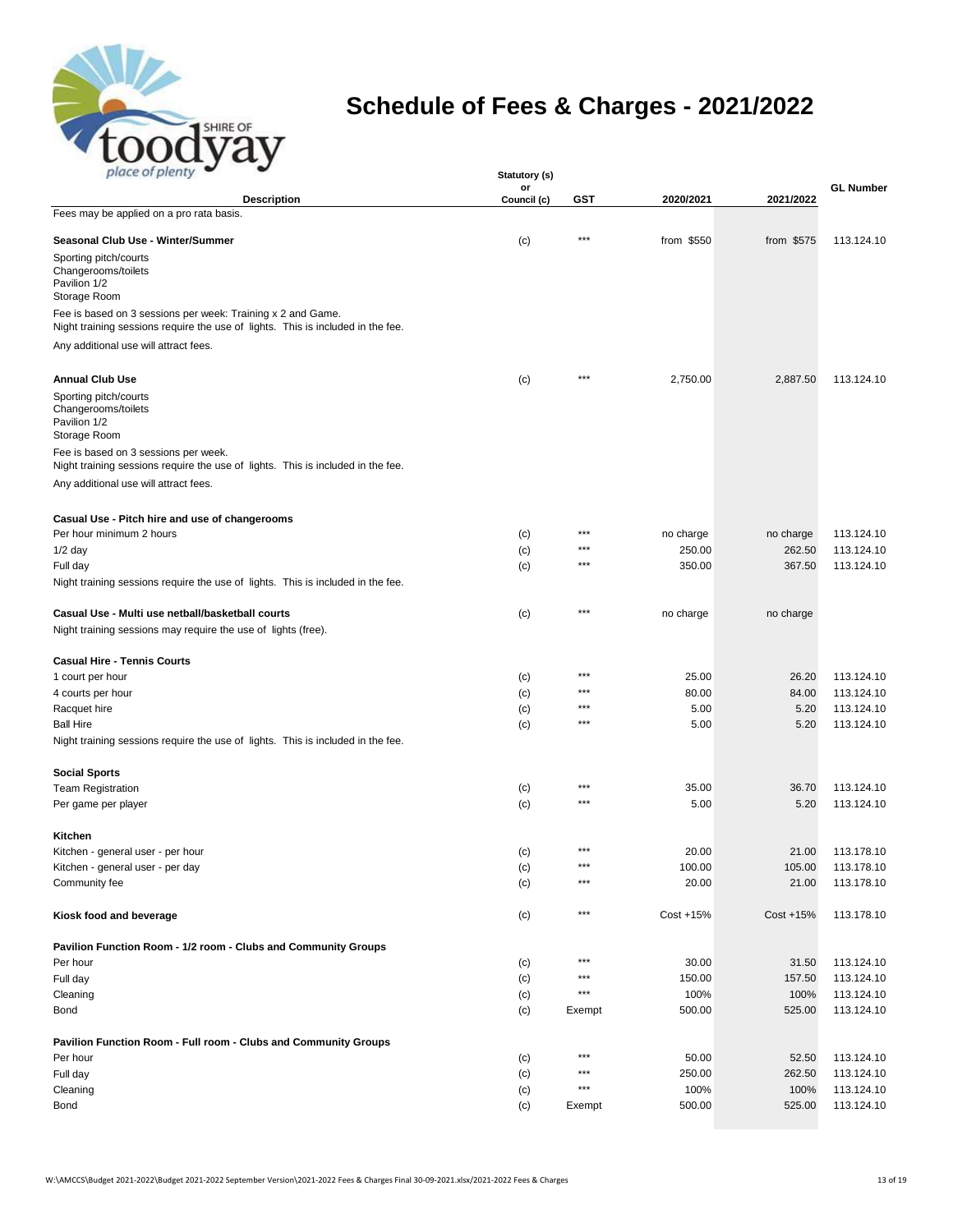

| place of plenty                                                                                                                                                                                                      |                   | Statutory (s) |                |                |                          |
|----------------------------------------------------------------------------------------------------------------------------------------------------------------------------------------------------------------------|-------------------|---------------|----------------|----------------|--------------------------|
| <b>Description</b>                                                                                                                                                                                                   | or<br>Council (c) | GST           | 2020/2021      | 2021/2022      | <b>GL Number</b>         |
| Registered clubs and not for profit community groups can use this fee structure. Hire periods                                                                                                                        |                   |               |                |                |                          |
| can be negotiated with Venue Manager.                                                                                                                                                                                |                   |               |                |                |                          |
| Catering facility will be included at a separate rate.                                                                                                                                                               |                   |               |                |                |                          |
| Cleaning fee where applicable will be 100% of the cost charged by the Shire's nominated<br>contractor.                                                                                                               |                   |               |                |                |                          |
| Evening functions must be concluded by midnight.                                                                                                                                                                     |                   |               |                |                |                          |
| Pavilion Function Room - Full room - Commercial Use                                                                                                                                                                  |                   |               |                |                |                          |
| Per hour                                                                                                                                                                                                             | (c)               | $***$         | 70.00          | 30.00          | 113.124.10               |
| Full day                                                                                                                                                                                                             | (c)               | $***$         | 300.00         | 150.00         | 113.124.10               |
| Cleaning                                                                                                                                                                                                             | (c)               | $***$         | 100%           | 100%           | 113.124.10               |
| <b>Bond</b>                                                                                                                                                                                                          | (c)               | Exempt        | 500.00         | 525.00         | 113.124.10               |
| Catering facility will be included at a separate rate.<br>Cleaning fees where applicable will be 100% of the cost charged by the Shire's nominated<br>contractor.<br>Evening functions must be concluded by midnight |                   |               |                |                |                          |
| <b>Pavilion Function Room - Full room</b>                                                                                                                                                                            |                   |               |                |                |                          |
| Per hour                                                                                                                                                                                                             | (c)               | $***$         | 50.00          | 52.50          | 113.124.10               |
| Full day                                                                                                                                                                                                             | (c)               | $***$         | 250.00         | 262.50         | 113.124.10               |
| Cleaning                                                                                                                                                                                                             | (c)               | $***$         | 0.00           | 100%           | 113.124.10               |
| Bond                                                                                                                                                                                                                 | (c)               | Exempt        | 500.00         | 525.00         | 113.124.10               |
| <b>Aquatic Centre</b>                                                                                                                                                                                                |                   |               |                |                |                          |
| Multi Use Room Hire - Full room                                                                                                                                                                                      | (c)               | $***$         | 100.00         | 105.00         | 112.121.10               |
| Outside grounds - Party with >20 children attending                                                                                                                                                                  | (c)               | $***$         | 100.00         | 105.00         | 112.121.10               |
| Kiosk food and beverage                                                                                                                                                                                              | (c)               | ***           | Cost +15%      | Cost +15%      | 112.121.10               |
| Swimming Pool - Casual use                                                                                                                                                                                           |                   |               |                |                |                          |
| Adult                                                                                                                                                                                                                | (c)               | $***$         | 5.00           | 5.20           | 112.121.10               |
| Child - 6-16 years                                                                                                                                                                                                   | (c)               | $***$         | 4.00           | 4.20           | 112.121.10               |
| Child - 2-5 years (0-1 year old free)                                                                                                                                                                                | (c)               | ***           | 2.00           | 2.10           | 112.121.10               |
| Family - 2 adults & 2 children                                                                                                                                                                                       | (c)               | ***           | 12.00          | 12.60          | 112.121.10               |
| Concession                                                                                                                                                                                                           | (c)               | ***           | 4.00           | 4.20           | 112.121.10               |
| Swimming Pool - Multi Visit Pass 11 Visits                                                                                                                                                                           |                   |               |                |                |                          |
| Adult                                                                                                                                                                                                                | (c)               | ***           | 50.00          | 52.50          | 112.121.10               |
| Child - 2-16 years (0-1 year old free)                                                                                                                                                                               | (c)               | ***           | 40.00          | 42.00          | 112.121.10               |
| Family - 2 adults & 2 children                                                                                                                                                                                       | (c)               | ***           | 120.00         | 126.00         | 112.121.10               |
| Concession                                                                                                                                                                                                           | (c)               | $***$         | 40.00          | 42.00          | 112.121.10               |
| Swimming Pool - Season Pass                                                                                                                                                                                          |                   | ***           |                |                |                          |
| Adult                                                                                                                                                                                                                | (c)               | ***           | 90.00<br>80.00 | 94.50<br>84.00 | 112.121.10<br>112.121.10 |
| Child - 2-16 years (0-1 year old free)<br>Family - 2 adults & 2 children                                                                                                                                             | (c)               | $***$         | 320.00         | 336.00         | 112.121.10               |
| Concession                                                                                                                                                                                                           | (c)<br>(c)        | $***$         | 80.00          | 84.00          | 112.121.10               |
| <b>Swim Programs</b>                                                                                                                                                                                                 |                   |               |                |                |                          |
| 8 week swim program                                                                                                                                                                                                  | (c)               | $***$         | 110.00         | 115.50         | 112.121.10               |
| Pre squad                                                                                                                                                                                                            | (c)               | $***$         | 144.00         | 151.20         | 112.121.10               |
| Squad                                                                                                                                                                                                                | (c)               | $***$         | 155.00         | 162.70         | 112.121.10               |
| Competitive                                                                                                                                                                                                          | (c)               | $***$         | 196.00         | 205.80         | 112.121.10               |
| <b>Master/Social Fitness</b>                                                                                                                                                                                         | (c)               | ***           | 155.00         | 162.70         | 112.121.10               |
| <b>School Carnivals</b>                                                                                                                                                                                              | (c)               | ***           | 440.00         | 462.00         | 112.121.10               |
| School time trials                                                                                                                                                                                                   | (c)               | $***$         | 200.00         | 210.00         | 112.121.10               |
| Non-Member (includes pool entry)                                                                                                                                                                                     | (c)               | $***$         | 125.00         | 131.20         | 112.121.10               |
| Aqua Aerobics (from)                                                                                                                                                                                                 | (c)               | ***           |                | 10.00          | 112.121.10               |
| A bond of \$100 may be charged for use of this facility.                                                                                                                                                             | (c)               | Exempt        |                |                |                          |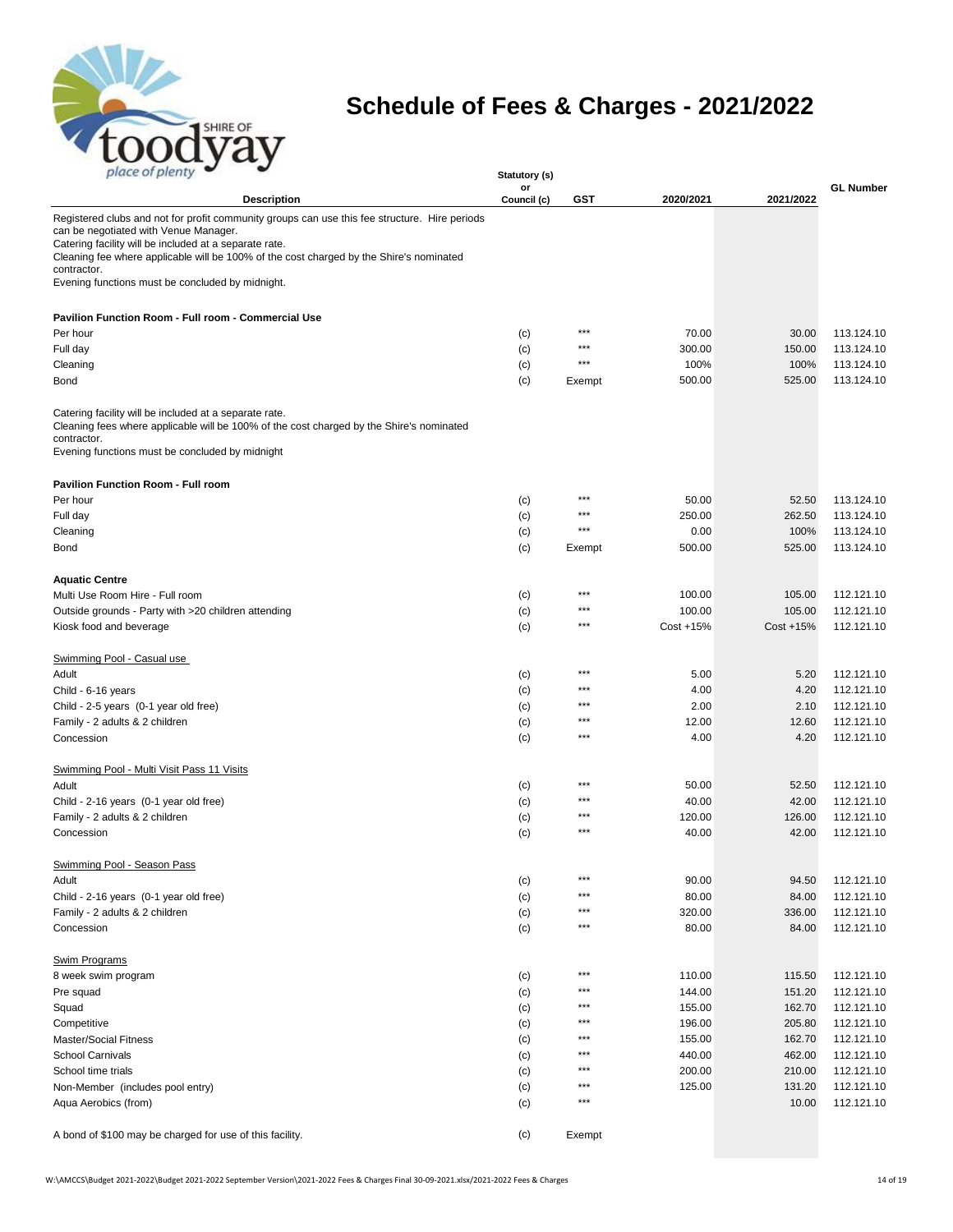

| place of plenty                                                                                                                                                                                                                                                                                                                                                                                                                                                                                                                                                                                                                                                                                                                                                                                                                                                                                                                                                                                                                                                                                                                                                                                       | Statutory (s)     |            |           |           |                  |
|-------------------------------------------------------------------------------------------------------------------------------------------------------------------------------------------------------------------------------------------------------------------------------------------------------------------------------------------------------------------------------------------------------------------------------------------------------------------------------------------------------------------------------------------------------------------------------------------------------------------------------------------------------------------------------------------------------------------------------------------------------------------------------------------------------------------------------------------------------------------------------------------------------------------------------------------------------------------------------------------------------------------------------------------------------------------------------------------------------------------------------------------------------------------------------------------------------|-------------------|------------|-----------|-----------|------------------|
| <b>Description</b>                                                                                                                                                                                                                                                                                                                                                                                                                                                                                                                                                                                                                                                                                                                                                                                                                                                                                                                                                                                                                                                                                                                                                                                    | or<br>Council (c) | <b>GST</b> | 2020/2021 | 2021/2022 | <b>GL Number</b> |
| <b>Keys for Council Buildings</b>                                                                                                                                                                                                                                                                                                                                                                                                                                                                                                                                                                                                                                                                                                                                                                                                                                                                                                                                                                                                                                                                                                                                                                     |                   |            |           |           |                  |
| Replacement key/s (to be paid in advance)                                                                                                                                                                                                                                                                                                                                                                                                                                                                                                                                                                                                                                                                                                                                                                                                                                                                                                                                                                                                                                                                                                                                                             |                   |            |           |           |                  |
| <b>Community Groups</b>                                                                                                                                                                                                                                                                                                                                                                                                                                                                                                                                                                                                                                                                                                                                                                                                                                                                                                                                                                                                                                                                                                                                                                               | (c)               | $***$      | 50.00     | 52.50     | 113.124.10       |
| Others                                                                                                                                                                                                                                                                                                                                                                                                                                                                                                                                                                                                                                                                                                                                                                                                                                                                                                                                                                                                                                                                                                                                                                                                | (c)               | ***        | 50.00     | 52.50     | 113.124.10       |
| Bond for key/s (to be paid in full)                                                                                                                                                                                                                                                                                                                                                                                                                                                                                                                                                                                                                                                                                                                                                                                                                                                                                                                                                                                                                                                                                                                                                                   |                   |            |           |           |                  |
| <b>Community Groups</b>                                                                                                                                                                                                                                                                                                                                                                                                                                                                                                                                                                                                                                                                                                                                                                                                                                                                                                                                                                                                                                                                                                                                                                               | (c)               | Exempt     | 50.00     | 52.50     | 113.178.10       |
| Others                                                                                                                                                                                                                                                                                                                                                                                                                                                                                                                                                                                                                                                                                                                                                                                                                                                                                                                                                                                                                                                                                                                                                                                                | (c)               | Exempt     | 50.00     | 52.50     | 113.178.10       |
| *Note – The cost of any extra cleaning may be deducted from the bond prior to it being<br>refunded.<br>"Community Groups" are groups and/or individuals providing local community services or<br>community development activities with minimal or no profit motive - including local religious<br>groups. Does not include external religious and political organisations.<br># The Hockey Oval is not available in its entirety due to land restrictions<br>"Others" include government departments, government agencies, commercial enterprises,<br>private functions, external religious and political organisations and the like.<br>Chairs in the Memorial Hall are not to be removed and are not available for hire.<br>(1) A low risk would not involve any equipment, machinery or any significant items being<br>placed or attached to the oval surface (e.g. sports games)<br>(2) A high risk one would include lots of pegs being driven into the ground, heavy objects<br>being placed on the grass, the driving of vehicles or catering vans - events over longer<br>periods with higher numbers of people or any activities involving significant physical abrasions<br>to the surface. |                   |            |           |           |                  |
|                                                                                                                                                                                                                                                                                                                                                                                                                                                                                                                                                                                                                                                                                                                                                                                                                                                                                                                                                                                                                                                                                                                                                                                                       |                   |            |           |           |                  |
| <b>SCHEDULE 11 - LIBRARIES</b>                                                                                                                                                                                                                                                                                                                                                                                                                                                                                                                                                                                                                                                                                                                                                                                                                                                                                                                                                                                                                                                                                                                                                                        |                   |            |           |           |                  |
| <b>LIBRARY</b>                                                                                                                                                                                                                                                                                                                                                                                                                                                                                                                                                                                                                                                                                                                                                                                                                                                                                                                                                                                                                                                                                                                                                                                        |                   |            |           |           |                  |
| Lost Items (replacement cost)                                                                                                                                                                                                                                                                                                                                                                                                                                                                                                                                                                                                                                                                                                                                                                                                                                                                                                                                                                                                                                                                                                                                                                         | (c)               | $***$      | At Cost   | At Cost   | 115.124.10       |
| Library Bag                                                                                                                                                                                                                                                                                                                                                                                                                                                                                                                                                                                                                                                                                                                                                                                                                                                                                                                                                                                                                                                                                                                                                                                           | (c)               | ***        | 5.00      | 5.20      | 115.124.10       |
| <b>SCHEDULE 11 - HERITAGE</b>                                                                                                                                                                                                                                                                                                                                                                                                                                                                                                                                                                                                                                                                                                                                                                                                                                                                                                                                                                                                                                                                                                                                                                         |                   |            |           |           |                  |
|                                                                                                                                                                                                                                                                                                                                                                                                                                                                                                                                                                                                                                                                                                                                                                                                                                                                                                                                                                                                                                                                                                                                                                                                       |                   |            |           |           |                  |
| <b>Hire of Connors Mill</b>                                                                                                                                                                                                                                                                                                                                                                                                                                                                                                                                                                                                                                                                                                                                                                                                                                                                                                                                                                                                                                                                                                                                                                           |                   |            |           |           |                  |
| Community - per hour                                                                                                                                                                                                                                                                                                                                                                                                                                                                                                                                                                                                                                                                                                                                                                                                                                                                                                                                                                                                                                                                                                                                                                                  | (c)               | ***        | 20.00     | 21.00     | 116.124.10       |
| Other - per hour                                                                                                                                                                                                                                                                                                                                                                                                                                                                                                                                                                                                                                                                                                                                                                                                                                                                                                                                                                                                                                                                                                                                                                                      | (c)               | ***        | 35.00     | 36.70     | 116.124.10       |
| Bond for Hire                                                                                                                                                                                                                                                                                                                                                                                                                                                                                                                                                                                                                                                                                                                                                                                                                                                                                                                                                                                                                                                                                                                                                                                         | (c)               | Exempt     | 500.00    | 525.00    | 116.178.10       |
| Note: Minimum Hire of 3 hours                                                                                                                                                                                                                                                                                                                                                                                                                                                                                                                                                                                                                                                                                                                                                                                                                                                                                                                                                                                                                                                                                                                                                                         |                   |            |           |           |                  |
| <b>Connor's Mill Admission Fees</b>                                                                                                                                                                                                                                                                                                                                                                                                                                                                                                                                                                                                                                                                                                                                                                                                                                                                                                                                                                                                                                                                                                                                                                   |                   |            |           |           |                  |
| Per Person per venue                                                                                                                                                                                                                                                                                                                                                                                                                                                                                                                                                                                                                                                                                                                                                                                                                                                                                                                                                                                                                                                                                                                                                                                  | (c)               | ***        | 5.00      | 6.00      | 116.124.10       |
| Family Pass (2 adults & 2 children)                                                                                                                                                                                                                                                                                                                                                                                                                                                                                                                                                                                                                                                                                                                                                                                                                                                                                                                                                                                                                                                                                                                                                                   | (c)               | ***        | 12.00     | 14.00     | 116.124.10       |
| Children sixteen and under                                                                                                                                                                                                                                                                                                                                                                                                                                                                                                                                                                                                                                                                                                                                                                                                                                                                                                                                                                                                                                                                                                                                                                            | (c)               | $***$      | 4.00      | 4.00      | 116.124.10       |
| Students & Teachers of Toodyay District High School                                                                                                                                                                                                                                                                                                                                                                                                                                                                                                                                                                                                                                                                                                                                                                                                                                                                                                                                                                                                                                                                                                                                                   | (c)               | Exempt     | Free      | Free      | 116.124.10       |
| Pensioner Concession Card Holders                                                                                                                                                                                                                                                                                                                                                                                                                                                                                                                                                                                                                                                                                                                                                                                                                                                                                                                                                                                                                                                                                                                                                                     | (c)               | $***$      | 4.00      | 4.00      | 116.124.10       |
| <b>Toodyay Residents</b>                                                                                                                                                                                                                                                                                                                                                                                                                                                                                                                                                                                                                                                                                                                                                                                                                                                                                                                                                                                                                                                                                                                                                                              | (c)               | Exempt     | Free      | Free      | 116.124.10       |
|                                                                                                                                                                                                                                                                                                                                                                                                                                                                                                                                                                                                                                                                                                                                                                                                                                                                                                                                                                                                                                                                                                                                                                                                       |                   |            |           |           |                  |
| Old Newcastle Goal Museum Facility Hire                                                                                                                                                                                                                                                                                                                                                                                                                                                                                                                                                                                                                                                                                                                                                                                                                                                                                                                                                                                                                                                                                                                                                               |                   |            |           |           |                  |
| Community - per hour                                                                                                                                                                                                                                                                                                                                                                                                                                                                                                                                                                                                                                                                                                                                                                                                                                                                                                                                                                                                                                                                                                                                                                                  | (c)               | $***$      | 20.00     | 21.00     | 116.124.10       |
| Other - per hour                                                                                                                                                                                                                                                                                                                                                                                                                                                                                                                                                                                                                                                                                                                                                                                                                                                                                                                                                                                                                                                                                                                                                                                      | (c)               | $***$      | 35.00     | 36.70     | 116.124.10       |
| Bond for Hire                                                                                                                                                                                                                                                                                                                                                                                                                                                                                                                                                                                                                                                                                                                                                                                                                                                                                                                                                                                                                                                                                                                                                                                         | (c)               | Exempt     | 500.00    | 525.00    | 116.178.10       |
| Note: Minimum Hire of 3 hours                                                                                                                                                                                                                                                                                                                                                                                                                                                                                                                                                                                                                                                                                                                                                                                                                                                                                                                                                                                                                                                                                                                                                                         |                   |            |           |           |                  |
| Old Newcastle Gaol Museum Admission Fees                                                                                                                                                                                                                                                                                                                                                                                                                                                                                                                                                                                                                                                                                                                                                                                                                                                                                                                                                                                                                                                                                                                                                              |                   |            |           |           |                  |
| Per Person per venue                                                                                                                                                                                                                                                                                                                                                                                                                                                                                                                                                                                                                                                                                                                                                                                                                                                                                                                                                                                                                                                                                                                                                                                  | (c)               | ***        | 5.00      | 6.00      | 116.124.10       |
| Family Pass (2 adults & 2 children)                                                                                                                                                                                                                                                                                                                                                                                                                                                                                                                                                                                                                                                                                                                                                                                                                                                                                                                                                                                                                                                                                                                                                                   | (c)               | ***        | 12.00     | 14.00     | 116.124.10       |

W:\AMCCS\Budget 2021-2022\Budget 2021-2022 September Version\2021-2022 Fees & Charges Final 30-09-2021.xlsx/2021-2022 Fees & Charges 15 of 19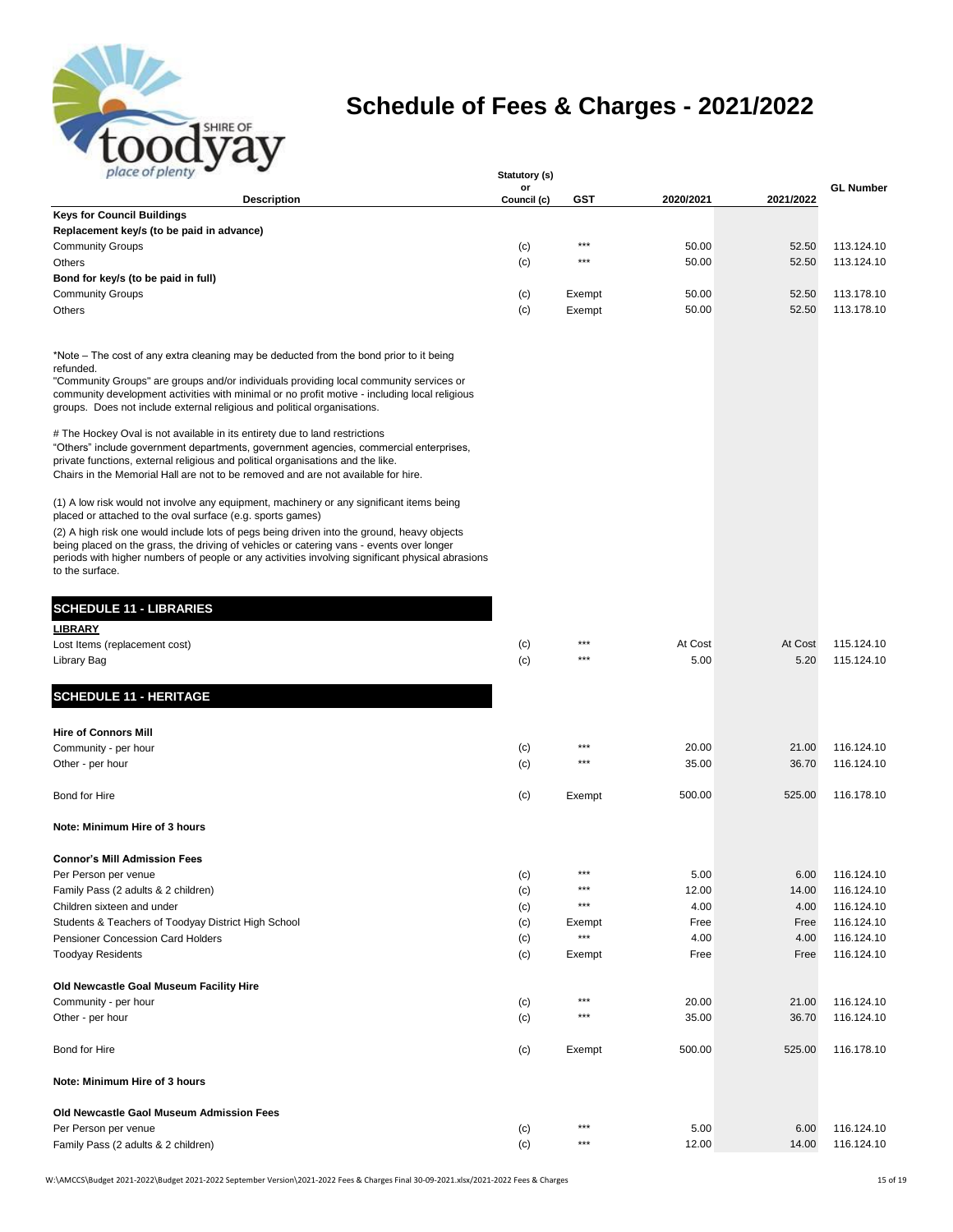

| place of plenty                                                                                                                                                                                                                                                                                | Statutory (s)     |        |                 |                 |                  |
|------------------------------------------------------------------------------------------------------------------------------------------------------------------------------------------------------------------------------------------------------------------------------------------------|-------------------|--------|-----------------|-----------------|------------------|
| <b>Description</b>                                                                                                                                                                                                                                                                             | or<br>Council (c) | GST    | 2020/2021       | 2021/2022       | <b>GL Number</b> |
| Children sixteen and under                                                                                                                                                                                                                                                                     | (c)               | $***$  | 4.00            | 4.00            | 116.124.10       |
| Students & Teachers of Toodyay District High School                                                                                                                                                                                                                                            | (c)               | Exempt | Free            | Free            | 116.124.10       |
| Pensioner Concession Card Holders                                                                                                                                                                                                                                                              | (c)               | $***$  | 4.00            | 4.00            | 116.124.10       |
| <b>Toodyay Residents</b>                                                                                                                                                                                                                                                                       | (c)               | Exempt | Free            | Free            | 116.124.10       |
| <b>Wicklow Shearing Shed Facility Hire</b>                                                                                                                                                                                                                                                     |                   |        |                 |                 |                  |
| Community - per hour                                                                                                                                                                                                                                                                           | (c)               | ***    | 20.00           | 21.00           | 116.124.10       |
| Other - per hour                                                                                                                                                                                                                                                                               | (c)               | ***    | 35.00           | 36.70           | 116.124.10       |
|                                                                                                                                                                                                                                                                                                |                   |        |                 |                 |                  |
| Bond for Hire                                                                                                                                                                                                                                                                                  | (c)               | Exempt | 500.00          | 525.00          | 116.178.10       |
| Note: Minimum Hire of 3 hours                                                                                                                                                                                                                                                                  |                   |        |                 |                 |                  |
| Visitor Centre Package - Admission per venue Connor's Mill & Museum (2 for 1)                                                                                                                                                                                                                  | (c)               | $***$  | 5.00            | 6.00            | 116.124.10       |
| Heritage Consultant - Cost of Advice on applications                                                                                                                                                                                                                                           | (c)               |        | At cost         | At cost         | 116.124.10       |
| <b>SCHEDULE 12 - TRANSPORT</b>                                                                                                                                                                                                                                                                 |                   |        |                 |                 |                  |
| Permit For Restricted Access Vehicles To Travel On Shire Roads                                                                                                                                                                                                                                 |                   |        |                 |                 |                  |
| Cost for permit to use RAV on Shire Roads                                                                                                                                                                                                                                                      | (c)               | $***$  | 50.00           | 52.50           | 121.178.10       |
| <b>Road Maintenance Contributions</b>                                                                                                                                                                                                                                                          |                   |        |                 |                 |                  |
| Equivalent Standard Axle per kilometre (ESA/km) for rural collector roads                                                                                                                                                                                                                      | (c)               | Exempt | 0.08 per ESA/km | 0.08 per ESA/km | 121.178.10       |
| Crossover Rebates and Bonds: 50% of costs up to a maximum of -                                                                                                                                                                                                                                 |                   |        |                 |                 |                  |
| <b>Crossover Rebates:</b>                                                                                                                                                                                                                                                                      |                   |        |                 |                 |                  |
| Gravel                                                                                                                                                                                                                                                                                         | (c)               | Exempt | 400.00          | 420.00          | 121.178.10       |
| Concrete/Paving/Sealed                                                                                                                                                                                                                                                                         | (c)               | Exempt | 1,000.00        | 1,050.00        | 121.178.10       |
| <b>Crossover Bonds:</b>                                                                                                                                                                                                                                                                        |                   |        |                 |                 |                  |
| Gravel                                                                                                                                                                                                                                                                                         | (c)               | Exempt | 1,000.00        | 1,050.00        | 121.178.10       |
| Concrete/Paving                                                                                                                                                                                                                                                                                | (c)               | Exempt | 2,800.00        | 2,940.00        | 121.178.10       |
| A maximum of one rebate may be claimed per property. Crossovers will only be reimbursed<br>where they are constructed to the specifications set by Council. Crossovers will not be<br>reimbursed when it is meant to be provided by the subdivider. No second crossover will be<br>subsidised. |                   |        |                 |                 |                  |
| <b>Footpath Bond:</b>                                                                                                                                                                                                                                                                          |                   |        |                 |                 |                  |
| Asphalted                                                                                                                                                                                                                                                                                      | (c)               | Exempt | 1,000.00        | 1,050.00        | 121.178.10       |
| Concrete                                                                                                                                                                                                                                                                                       | (c)               | Exempt | 1.000.00        | 1,050.00        | 121.178.10       |
| <b>Bitumen</b>                                                                                                                                                                                                                                                                                 | (c)               | Exempt | 1,000.00        | 1,050.00        | 121.178.10       |
| Kerb Bond:                                                                                                                                                                                                                                                                                     | (c)               | Exempt | 500.00          | 525.00          | 121.178.10       |
| <b>SCHEDULE 13 - ECONOMIC SERVICES</b>                                                                                                                                                                                                                                                         |                   |        |                 |                 |                  |
| <b>RURAL SERVICES</b>                                                                                                                                                                                                                                                                          |                   |        |                 |                 |                  |
| <b>Rural Street Addressing</b>                                                                                                                                                                                                                                                                 |                   |        |                 |                 |                  |
| Rural Street Numbering (per number)                                                                                                                                                                                                                                                            | (c)               | $***$  | 50.00           | 52.50           | 121.124.10       |
| <b>TOURISM &amp; AREA PROMOTION</b>                                                                                                                                                                                                                                                            |                   |        |                 |                 |                  |
| <b>Visitors Centre</b>                                                                                                                                                                                                                                                                         |                   |        |                 |                 |                  |
| <b>Annual Membership Fee</b>                                                                                                                                                                                                                                                                   |                   |        |                 |                 |                  |
| July to September - 100% October to December - 75% January to March - 50% April to June                                                                                                                                                                                                        |                   |        |                 |                 |                  |
| 25%<br>Not For Profit                                                                                                                                                                                                                                                                          | (c)               | $***$  | 50.00           | 52.50           | 132.178.10       |
| <b>Local Businesses</b>                                                                                                                                                                                                                                                                        | (c)               | ***    | 100.00          | 105.00          | 132.178.10       |
| <b>Businesses Outside of Toodyay Shire</b>                                                                                                                                                                                                                                                     |                   | $***$  | 150.00          | 157.50          | 132.178.10       |
|                                                                                                                                                                                                                                                                                                | (c)               |        |                 |                 |                  |

W:\AMCCS\Budget 2021-2022\Budget 2021-2022 September Version\2021-2022 Fees & Charges Final 30-09-2021.xlsx/2021-2022 Fees & Charges 16 of 19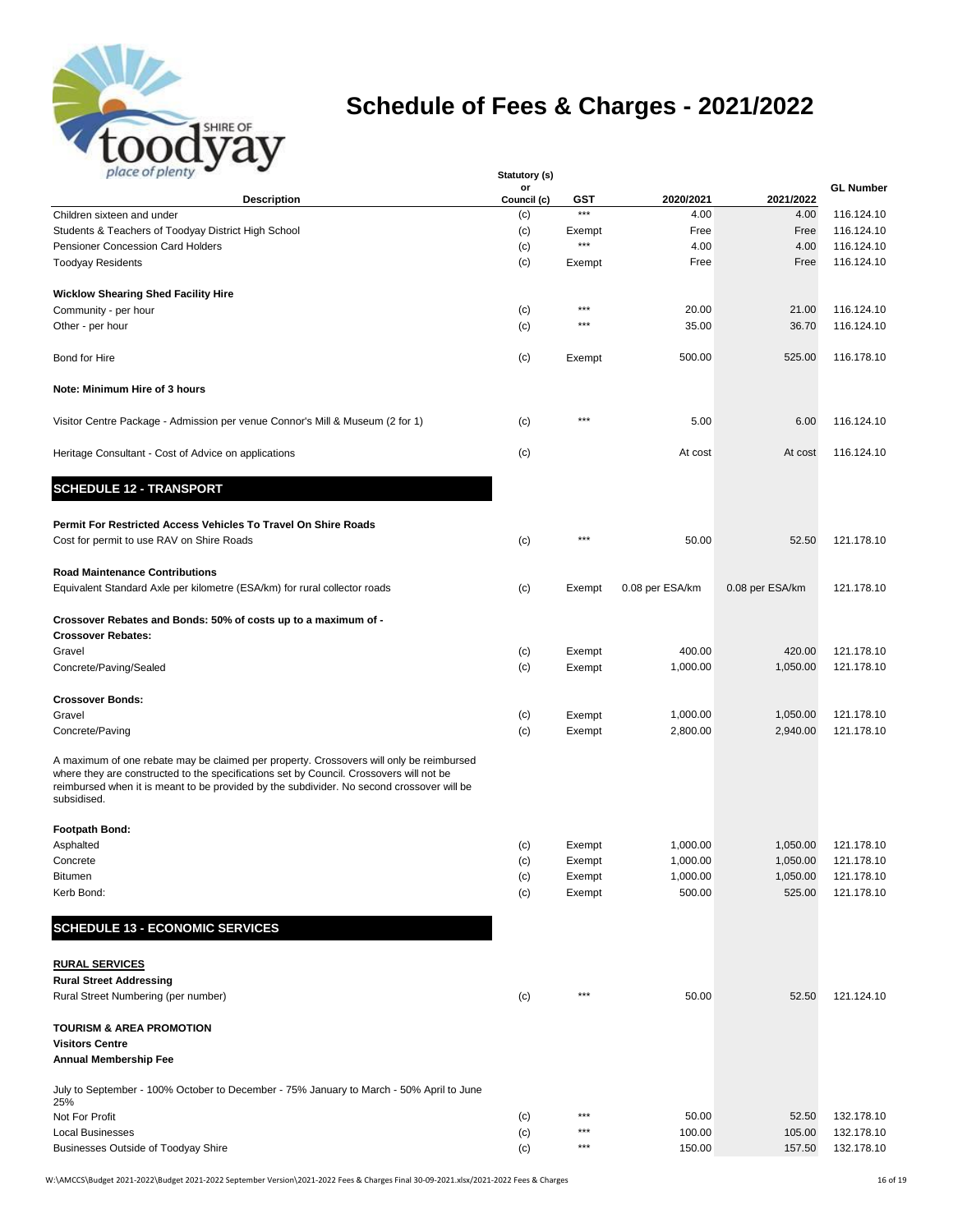

| place of plenty                                                                                                                                | Statutory (s)     |            |            |                  |                          |
|------------------------------------------------------------------------------------------------------------------------------------------------|-------------------|------------|------------|------------------|--------------------------|
| <b>Description</b>                                                                                                                             | or<br>Council (c) | GST        | 2020/2021  | 2021/2022        | <b>GL Number</b>         |
| Brochure racking only                                                                                                                          | (c)               | ***        | 0.00       | 50.00            | 132.178.10               |
| Participation in Joint Tourism Marketing Campaigns including Vallety for All Seasons                                                           | (c)               | ***        | at cost    | at cost          | 132.178.10               |
| Event Signage - Set of four (4) supplied (Includes Information Bay)                                                                            | (c)               | ***        | at cost    | at cost          | 132.178.10               |
| Annual Signage Fee - Maintenance and Replacement                                                                                               | (c)               | ***        | 100.00     | 75.00            | 132.178.10               |
| Event Banners - New                                                                                                                            | (c)               | $***$      | at cost    | at cost          | 132.178.10               |
| Annual Fee - Event Banners                                                                                                                     | (c)               | ***        | 100.00     | 105.00           | 132.178.10               |
| <b>Agency Booking Fees</b>                                                                                                                     |                   |            |            |                  |                          |
| Commission of TransWA                                                                                                                          | (c)               | ***        | 15%        | 15%              | 132.178.10               |
| <b>Advertising - Town Tourist Information Bay</b>                                                                                              |                   | ***        | At Cost    | At Cost          | 132.178.10               |
| Sign Establishment Fee<br>Replacement Sign                                                                                                     | (c)<br>(c)        | ***        | At Cost    | At Cost          | 132.178.10               |
|                                                                                                                                                |                   |            |            |                  |                          |
| Annual Fee - invoiced July each year<br>Annual Fee - Not for Profit                                                                            | (c)               | $***$      | 100.00     | 105.00<br>Exempt | 132.178.10               |
| July to September - 100% October to December - 75% January to March - 50% April to June -                                                      |                   |            | Exempt     |                  |                          |
| 25%                                                                                                                                            |                   |            |            |                  |                          |
| <b>Commission on Consignment Stock at Visitors Centre</b>                                                                                      |                   |            |            |                  |                          |
| 0.00 to 50.00 Sale Price                                                                                                                       | (c)               | ***        | 30%        | 30%              | 132.169.10               |
| 51.00 to 100.00 Sale Price                                                                                                                     | (c)               | $***$      | 25%        | 25%              | 132.169.10               |
| 101.00 to 250.00 Sale Price<br>Over 251.00 Sale Price                                                                                          | (c)<br>(c)        | ***<br>*** | 20%<br>15% | 20%<br>15%       | 132.169.10<br>132.169.10 |
|                                                                                                                                                |                   |            |            |                  |                          |
| <b>BUILDING SERVICES</b>                                                                                                                       |                   |            |            |                  |                          |
| <b>BUILDING REGULATIONS</b><br>Certified Application for A Building Permit - For a Class 1 or Class 10 building or incidental<br>structure (s) |                   |            |            |                  |                          |
| 0.19% of the estimated value of the building work, but not less than 97.70                                                                     | (s)               | Exempt     | 105.00     | 105.00           | 133.112.10               |
| Certified Application for A Building Permit – For a Class 2 to Class 9 building or incidental<br>structure (s)                                 |                   |            |            |                  |                          |
| 0.09% of the estimated value of the building work, but not less than 97.70<br>Uncertified Application for A Building Permit (s)                | (s)               | Exempt     | 105.00     | 105.00           | 133.112.10               |
| 0.32% of the estimated value of the building work, but not less than 97.70                                                                     | (s)               | Exempt     | 105.00     | 105.00           | 133.112.10               |
| Application for a Demolition Permit                                                                                                            |                   |            |            |                  |                          |
| For demolition work in respect of a Class 1 or Class 10 building or incidental structure                                                       | (s)               | Exempt     | 105.00     | 105.00           | 133.112.10               |
| For demolition work in respect of a Class 2 to Class 9 building (for each story of the building)                                               | (s)               | Exempt     | 105.00     | 105.00           | 133.112.10               |
| Application to extend the time during which a building demolition permit has effect                                                            | (s)               | Exempt     | 105.00     | 105.00           | 133.112.10               |
| Application for an occupancy permit for a completed building                                                                                   | (s)               | Exempt     | 105.00     | 105.00           | 133.112.10               |
| Application for a temporary occupancy permit for an incomplete building                                                                        | (s)               | Exempt     | 105.00     | 105.00           | 133.112.10               |
| Application for modification of an occupancy permit for additional use of<br>a building on a temporary basis                                   | (s)               | Exempt     | 105.00     | 105.00           | 133.112.10               |
| Application for a replacement occupancy permit for permanent change of                                                                         |                   |            |            |                  |                          |
| the building's use / classification                                                                                                            | (s)               | Exempt     | 105.00     | 105.00           | 133.112.10               |
| Application to replace an occupancy permit for an existing building                                                                            | (s)               | Exempt     | 105.00     | 105.00           | 133.112.10               |
| Application for a building approval certificate for an existing building where                                                                 |                   |            |            |                  |                          |
| unauthorised work has not been done. 0.18% of the estimated value, but not less than 97.70                                                     | (s)               | Exempt     | 105.00     | 105.00           | 133.112.10               |
| Application to extend the time during which an occupancy permit or building approval<br>certificate has effect                                 | (s)               | Exempt     | 105.00     | 105.00           | 133.112.10               |
| Application for occupancy permit or building approval certificate for registration of<br>Strata Scheme, plan for re-subdivision                |                   |            |            |                  |                          |
| The fee is \$10.80 for each strata unit covered by the application, but not less than \$107.70                                                 | (s)               | Exempt     | 115.00     | 115.00           | 133.112.10               |
| Application for an occupancy permit for a building in respect of which unauthorised<br>work has been done                                      |                   |            |            |                  |                          |
| 0.18% of the estimated value of the unauthorised work but not less than 97.70                                                                  | (s)               | Exempt     | 105.00     | 105.00           | 133.112.10               |

W:\AMCCS\Budget 2021-2022\Budget 2021-2022 September Version\2021-2022 Fees & Charges Final 30-09-2021.xlsx/2021-2022 Fees & Charges 17 of 19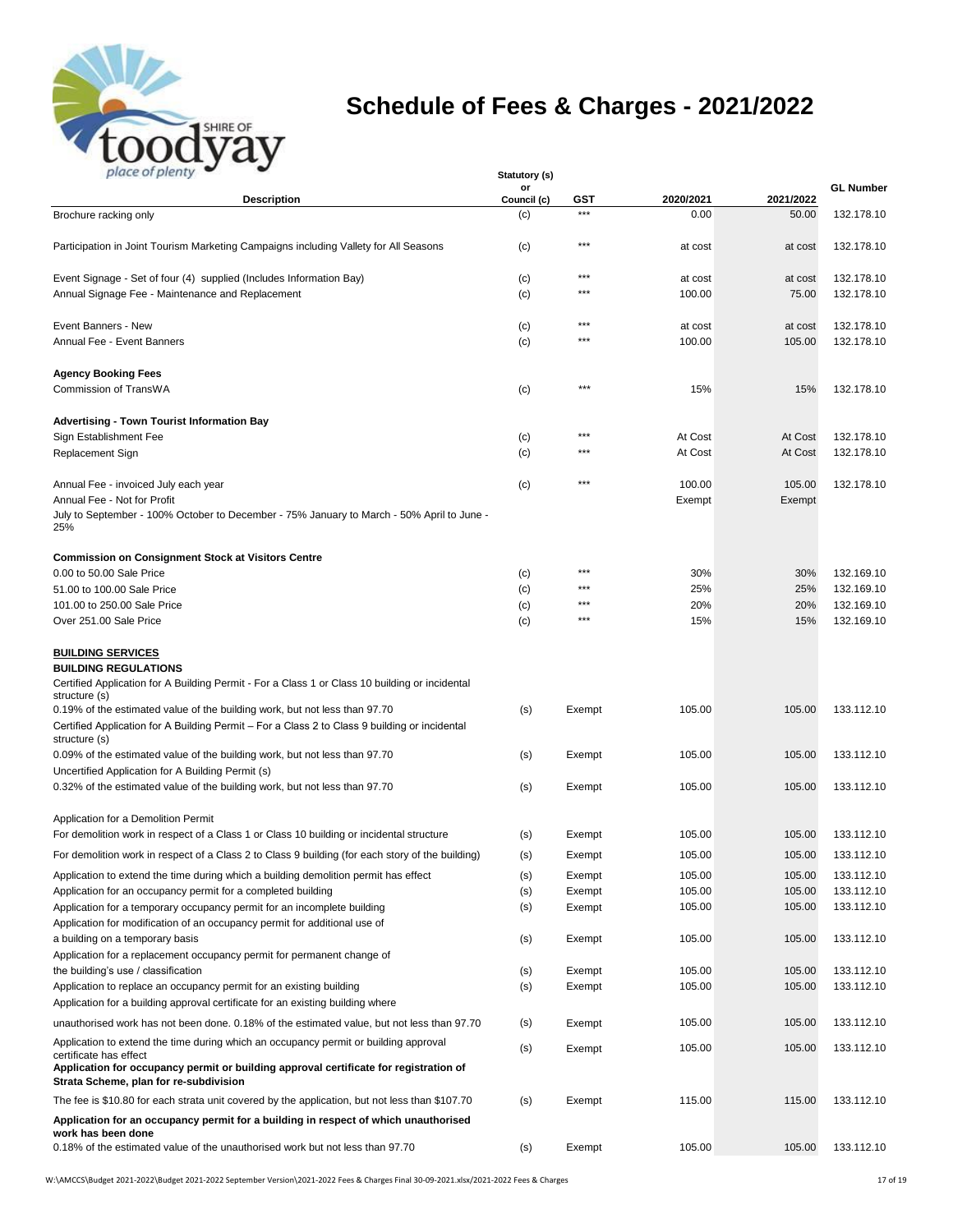

| place of plenty                                                                                                                                                                                                                                                                                                                                                                                                                                                                                                                                                          | Statutory (s)     |            |           |           |                  |
|--------------------------------------------------------------------------------------------------------------------------------------------------------------------------------------------------------------------------------------------------------------------------------------------------------------------------------------------------------------------------------------------------------------------------------------------------------------------------------------------------------------------------------------------------------------------------|-------------------|------------|-----------|-----------|------------------|
| <b>Description</b>                                                                                                                                                                                                                                                                                                                                                                                                                                                                                                                                                       | or<br>Council (c) | <b>GST</b> | 2020/2021 | 2021/2022 | <b>GL Number</b> |
| Application for a building approval certificate for a building in respect of which                                                                                                                                                                                                                                                                                                                                                                                                                                                                                       |                   |            |           |           |                  |
| unauthorised work has been done                                                                                                                                                                                                                                                                                                                                                                                                                                                                                                                                          |                   |            |           |           |                  |
| 0.38% of the estimated value of the unauthorised work but not less than 97.70                                                                                                                                                                                                                                                                                                                                                                                                                                                                                            | (s)               | Exempt     | 105.00    | 105.00    | 133.112.10       |
| Application for approval of battery powered smoke alarm                                                                                                                                                                                                                                                                                                                                                                                                                                                                                                                  | (s)               | Exempt     | 179.40    | 179.40    | 133.112.10       |
| Amendments to Building Plans - Minor                                                                                                                                                                                                                                                                                                                                                                                                                                                                                                                                     | (c)               | $***$      | 105.00    | 110.20    | 133.112.10       |
| Amendments to Building Plans - Major (per hour)                                                                                                                                                                                                                                                                                                                                                                                                                                                                                                                          | (c)               | ***        | 120.00    | 126.00    | 133.112.10       |
|                                                                                                                                                                                                                                                                                                                                                                                                                                                                                                                                                                          |                   |            |           |           |                  |
| Swimming Pool Inspection Fee                                                                                                                                                                                                                                                                                                                                                                                                                                                                                                                                             | (s)               | Exempt     | 58.45     | 58.45     | 133.112.10       |
| <b>Reinspection Fee</b>                                                                                                                                                                                                                                                                                                                                                                                                                                                                                                                                                  | (c)               | $***$      | 57.45     | 60.30     | 133.112.10       |
| All fees must be paid on submission of an application. Applications will not be considered or<br>processed unless fees are paid. Once an assessment has been undertaken no fees are<br>refunded.<br>Local Government Building Licence Fees will be waived for local community groups for<br>development on reserve land in the Shire of Toodyay. State Government fees are payable.<br>With regard to fees based on estimated value of building work or unauthorised building work,<br>in accordance with Regulations, this is to be determined by the Shire of Toodyay. |                   |            |           |           |                  |
| These fees are based on the Shire of Toodyay's Extractive Industry Local Law.                                                                                                                                                                                                                                                                                                                                                                                                                                                                                            |                   |            |           |           |                  |
| Annual Licence Fee – Excavation less than 5ha (Clause 3.1(4)(a))                                                                                                                                                                                                                                                                                                                                                                                                                                                                                                         | (c)               | ***        | 450.00    | 472.50    | 137.178.10       |
| Annual Licence Fee - Excavation greater than 5ha (Clause 3.1(4)(a))                                                                                                                                                                                                                                                                                                                                                                                                                                                                                                      | (c)               | ***        | 900.00    | 945.00    | 137.178.10       |
| Transfer of Licence (Clause 4.1(1)(f))                                                                                                                                                                                                                                                                                                                                                                                                                                                                                                                                   | (c)               | $***$      | 550.00    | 577.50    | 137.178.10       |
| Secured Sum – Rehabilitation for sand or fine grain less than 3m deep per ha.(Clause 5.1)                                                                                                                                                                                                                                                                                                                                                                                                                                                                                | (c)               | ***        | 5,000.00  | 5,250.00  | 137.178.10       |
| Secured Sum – Rehabilitation for sand or fine grain more than 3 m deep per ha. (Clause 5.1)                                                                                                                                                                                                                                                                                                                                                                                                                                                                              | (c)               | ***        | 12,000.00 | 12,600.00 | 137.178.10       |
| Secured Sum – Rehabilitation for gravel, clay or stone less than 3 m deep per ha. (Clause 5.1)                                                                                                                                                                                                                                                                                                                                                                                                                                                                           | (c)               | ***        | 7,000.00  | 7,350.00  | 137.178.10       |
| Secured Sum - Rehabilitation for gravel, clay or stone more than 3m deep per ha. (Clause 5.1)                                                                                                                                                                                                                                                                                                                                                                                                                                                                            | (c)               | ***        | 16,000.00 | 16,800.00 | 137.178.10       |
| <b>CARAVAN PARKS &amp; CAMPING GROUNDS</b>                                                                                                                                                                                                                                                                                                                                                                                                                                                                                                                               |                   |            |           |           |                  |
| These fees are based on the Caravan and Camping Grounds Regulations 1997.                                                                                                                                                                                                                                                                                                                                                                                                                                                                                                |                   |            |           |           |                  |
| Application Fee – or multiplication of below site prices – whichever is greater                                                                                                                                                                                                                                                                                                                                                                                                                                                                                          | (s)               | Exempt     | 200.00    | 200.00    | 133.112.10       |
| Long Stay Sites (per site)                                                                                                                                                                                                                                                                                                                                                                                                                                                                                                                                               | (s)               | $***$      | 6.00      | 6.00      | 133.112.10       |
| Short Stay Sites and Sites in Transit (per site)                                                                                                                                                                                                                                                                                                                                                                                                                                                                                                                         | (s)               | ***        | 6.00      | 6.00      | 133.112.10       |
| Camp Site (per site)                                                                                                                                                                                                                                                                                                                                                                                                                                                                                                                                                     | (s)               | ***        | 3.00      | 3.00      | 133.112.10       |
| Overflow Site (per site)                                                                                                                                                                                                                                                                                                                                                                                                                                                                                                                                                 | (s)               | $***$      | 1.50      | 1.50      | 133.112.10       |
| Fee for renewal of licence after expiry                                                                                                                                                                                                                                                                                                                                                                                                                                                                                                                                  | (s)               | Exempt     | 20.00     | 20.00     | 133.112.10       |
|                                                                                                                                                                                                                                                                                                                                                                                                                                                                                                                                                                          |                   |            | 100.00    | 100.00    | 133.112.10       |
| Temporary Licence – Pro-rata of Application Fee with minimum                                                                                                                                                                                                                                                                                                                                                                                                                                                                                                             | (s)               | Exempt     | 100.00    | 100.00    | 133.112.10       |
| <b>Transfer of Licence</b>                                                                                                                                                                                                                                                                                                                                                                                                                                                                                                                                               | (s)               | Exempt     |           |           |                  |
| Overflow Parking at Shire Oval (maximum 10 sites) per night unpowered                                                                                                                                                                                                                                                                                                                                                                                                                                                                                                    | (c)               | ***        | 32.00     | 33.60     | 136.127.10       |
| <b>COMMUNITY DEVELOPMENT</b>                                                                                                                                                                                                                                                                                                                                                                                                                                                                                                                                             |                   |            |           |           |                  |
| <b>Toodyay Junction Hire - Per annum</b>                                                                                                                                                                                                                                                                                                                                                                                                                                                                                                                                 |                   |            |           |           |                  |
| <b>Toodyay Theatre Group</b>                                                                                                                                                                                                                                                                                                                                                                                                                                                                                                                                             | (c)               | ***        | 300.00    | 315.00    | 136.127.10       |
| 2J 2Air Live Radio                                                                                                                                                                                                                                                                                                                                                                                                                                                                                                                                                       | (c)               | ***        | 300.00    | 315.00    | 136.127.10       |
| <b>Toodyay Event Planner</b>                                                                                                                                                                                                                                                                                                                                                                                                                                                                                                                                             | (c)               |            | 300.00    | 315.00    | 136.127.10       |
| <b>Toodyay Farmers Market</b>                                                                                                                                                                                                                                                                                                                                                                                                                                                                                                                                            | (c)               | ***        | 300.00    | 315.00    | 136.127.10       |
| <b>Toodyay Singers</b>                                                                                                                                                                                                                                                                                                                                                                                                                                                                                                                                                   | (c)               | ***        | 300.00    | 315.00    | 136.127.10       |
| Avon Woodturners                                                                                                                                                                                                                                                                                                                                                                                                                                                                                                                                                         | (c)               | ***        | 300.00    | 315.00    | 136.127.10       |
| Seed Orchid Group                                                                                                                                                                                                                                                                                                                                                                                                                                                                                                                                                        |                   | ***        | 300.00    | 315.00    | 136.127.10       |
|                                                                                                                                                                                                                                                                                                                                                                                                                                                                                                                                                                          | (c)               | ***        |           |           | 136.127.10       |
| 2J 2Air Live Radio                                                                                                                                                                                                                                                                                                                                                                                                                                                                                                                                                       | (c)               | ***        | 50.00     | 52.50     |                  |
| <b>Toodyay Chamber of Commerce</b>                                                                                                                                                                                                                                                                                                                                                                                                                                                                                                                                       | (c)               | ***        | 50.00     | 52.50     | 136.127.10       |
| <b>Toodyay Garden Club</b>                                                                                                                                                                                                                                                                                                                                                                                                                                                                                                                                               | (c)               |            | 50.00     | 52.50     | 136.127.10       |
| Avivo - Car parking space                                                                                                                                                                                                                                                                                                                                                                                                                                                                                                                                                | (c)               | $***$      | 2,000.00  | 2,100.00  | 136.127.10       |

#### **OTHER ECONOMIC SERVICES**